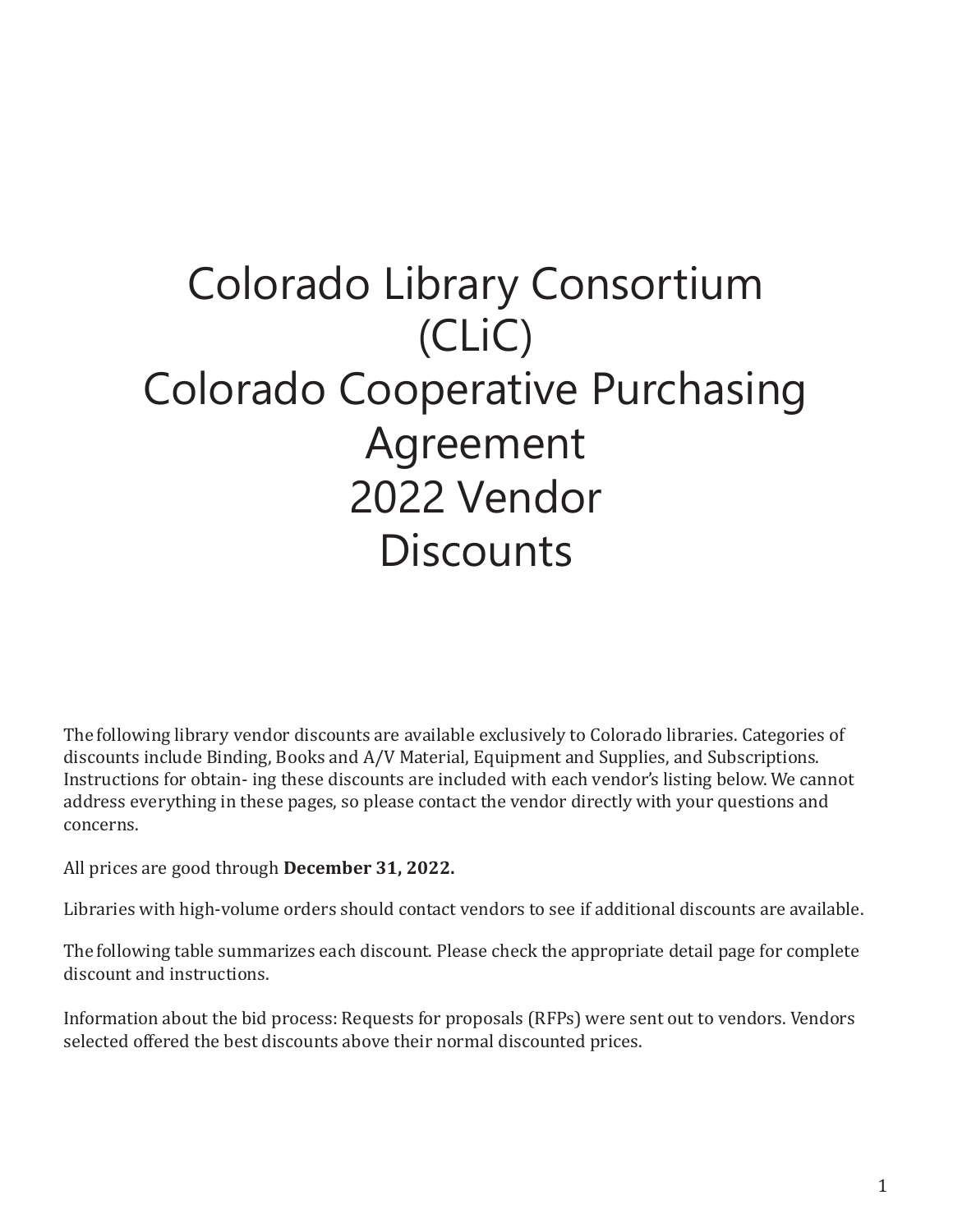| Company                                   | <b>Products</b>                                                                          | <b>Discount</b>            | <b>Discount Code</b>                                   | <b>Details</b> |
|-------------------------------------------|------------------------------------------------------------------------------------------|----------------------------|--------------------------------------------------------|----------------|
|                                           | <b>Binding</b>                                                                           |                            |                                                        |                |
| HF Group<br>(Formerly Houchen<br>Bindery) | Binds books, paperback,<br>music scores, audio,<br>offers<br>pre-bound books, magazines, | Varies Based on<br>Service | <b>Colorado Cooperative</b><br>Purchasing<br>Agreement | Page 3-4       |
|                                           | <b>Books and Audio-Visual</b>                                                            |                            |                                                        |                |
| Baker & Taylor                            | Books, AV, and music                                                                     | Up to 45.2%                | Colorado Cooperative<br>Purchasing                     | Page 5-8       |
| <b>Brodart Books &amp;</b><br>Automation  | Adult and children's books,<br>research and technical<br>materials, and small press      | Up to 45.3%                | Refer to Quote 93932                                   | Page 9-10      |
| <b>Ingram Library Services</b>            | Books, spoken word<br>audiocassette and CDs, as<br>well as DVD                           | Up to 45%                  | Colorado Cooperative<br>Purchasing<br>Agreement        | Page 11-12     |
| <b>Mackin Educational</b><br>Re-sources   | <b>Books and materials</b><br>for schools                                                | $3 - 6\%$                  | <b>CLICCO</b>                                          | Page 13        |
| Midwest Library Service                   | <b>Books</b>                                                                             | up to 33%                  | CLiC                                                   | Page 14        |
| Midwest Tape                              | Audiovisual materials                                                                    | 15% - 25%                  | CLiC                                                   | <b>Page 15</b> |
| Scholastic Library<br>Publishing          | <b>Books and materials</b><br>for schools                                                | 30-40%                     | Must mention<br>CLiC member                            | Page 16        |
|                                           | <b>Equipment and Supplies</b>                                                            |                            |                                                        |                |
| <b>DEMCO</b>                              | Library, office & computer<br>supplies, promotional<br>educa-tional material &           | 5%-16%                     | <b>C3MP30</b>                                          | Page 17        |
| K-Log                                     | School and office furniture                                                              | 5%                         | CONTRACT-0311                                          | Page 18        |
| The Library Store                         | Supplies, furniture, and<br>equipment                                                    | 4-77% off                  | CLiC                                                   | Page 19        |
| <b>Subscription</b>                       |                                                                                          |                            |                                                        |                |
| <b>Meescan NEW!</b>                       | Subscription-based self-<br>checkout solution                                            | 15%                        | CLiC                                                   | Page 20        |
| Prenax                                    | Periodicals, journals,<br>newspapers, and                                                | -15% to 3%<br>ser-vice fee | Colorado Cooperative<br>Purchasing                     | <b>Page 21</b> |
| <b>WT Cox Information</b><br>Services     | Periodicals, journals,<br>and newspapers                                                 | Up to 15%                  | Colorado Cooperative<br>Purchasing                     | Page 22        |

A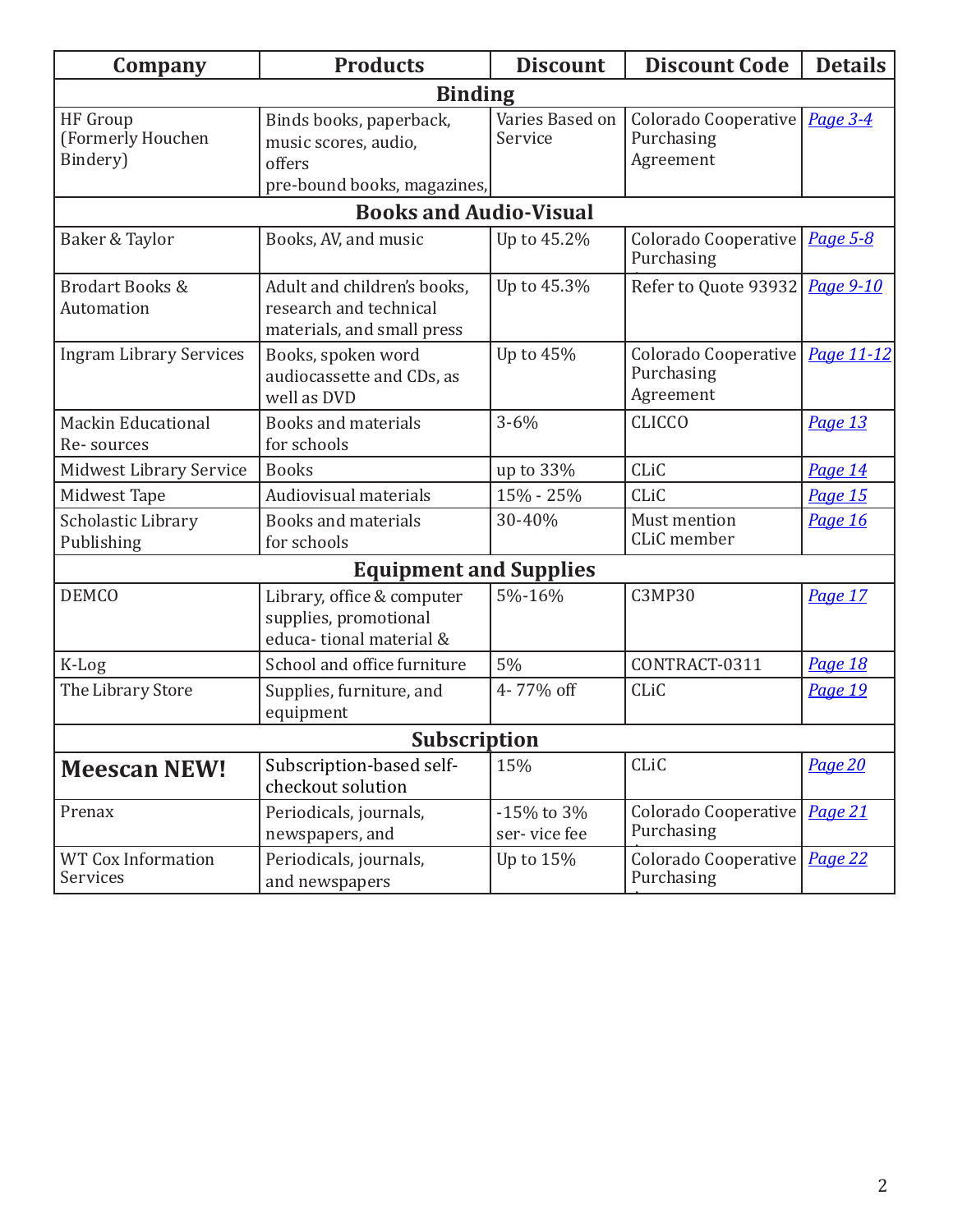## <span id="page-2-0"></span>**HF Group (Formerly Houchen Bindery)**

Serving all of Colorado since 1977 with textbook, library, periodical, and newspaper binding and rebinding. HF Group-NE continues to be an industry leader in standard textbook rebinding as well as transforming new softcovers into hard covers to stretch your school's budget and drastically extend the life of your book. HF Group-NE provides monthly pick-up and delivery service to the entire front range, so contact them for a schedule to help with any of your mid-year rebinding needs.

- Mention the Colorado Library Consortium Agreement for discount.
- Please check website for various binding information at [www.houchenbindery.com](http://www.houchenbindery.com/)
- With order, send any special instructions in writing.
- Freight-HF Group-Nebraska will pick up and delivery back in most cases. Please contact HF Group for quantities totals that are needed for pickup/delivery.

### To order:

You may call-l800-869-0420. Contacts are Damon Osborne or Danielle Kucera. You may also email them at [dosborne@hfgroup.com](mailto:dosborne@hfgroup.com) or [dkucera@hfgroup.com](mailto:dkucera@hfgroup.com)

Shipping address:

HF Group-NE 340 P1 Street Utica,NE 68456 Please make attention to Daniele or Damon.

### **Discounts:**

Textbooks: It is HF Group-NE's policy to use front cover and spines (T4C) with a plain back cover with ISBN barcode on all textbooks unless otherwise requested.

QTY 10- 49 ( per invoice ) I \$14.00 per textbook

QTY SO-150 (per invoice) I \$ 13.25 per textbook

QTY 151- 400 (per invoice) I \$12.00 per textbook

\*\*less than 10 copies of a single title will have a \$1.25 upcharge. This upcharge is due to more labor needed to set up our machines for these smaller quantity titles.

Textbook Plus: Books that have a tight inner margin we can bind by hand to save maximum amount of inner margin. This is used only when necessary.

\$16.00 per book for T4C \$16.50 per book for cloth cover

Class Novels: These would be identical paperback books in quantities of 10 or more. They will be converted into hard covers.

\$11.85 per book

Library books: Digicover: we scan how cover arrives-- we do not edit. Also, if there is no spine,we automatically make a spine. The upcharge to make a spine is \$3.00.

Library price includes cloth covers & digicover (formerly realwraps, lamijacs,and 4 Color copy). Up to 12" \$12.95 per book

Magazine/Music score up to 12" \$14.00 Newspapers-tabloid size (up to 17"} \$55.00 Newspapers-full size (up to 23") \$100.00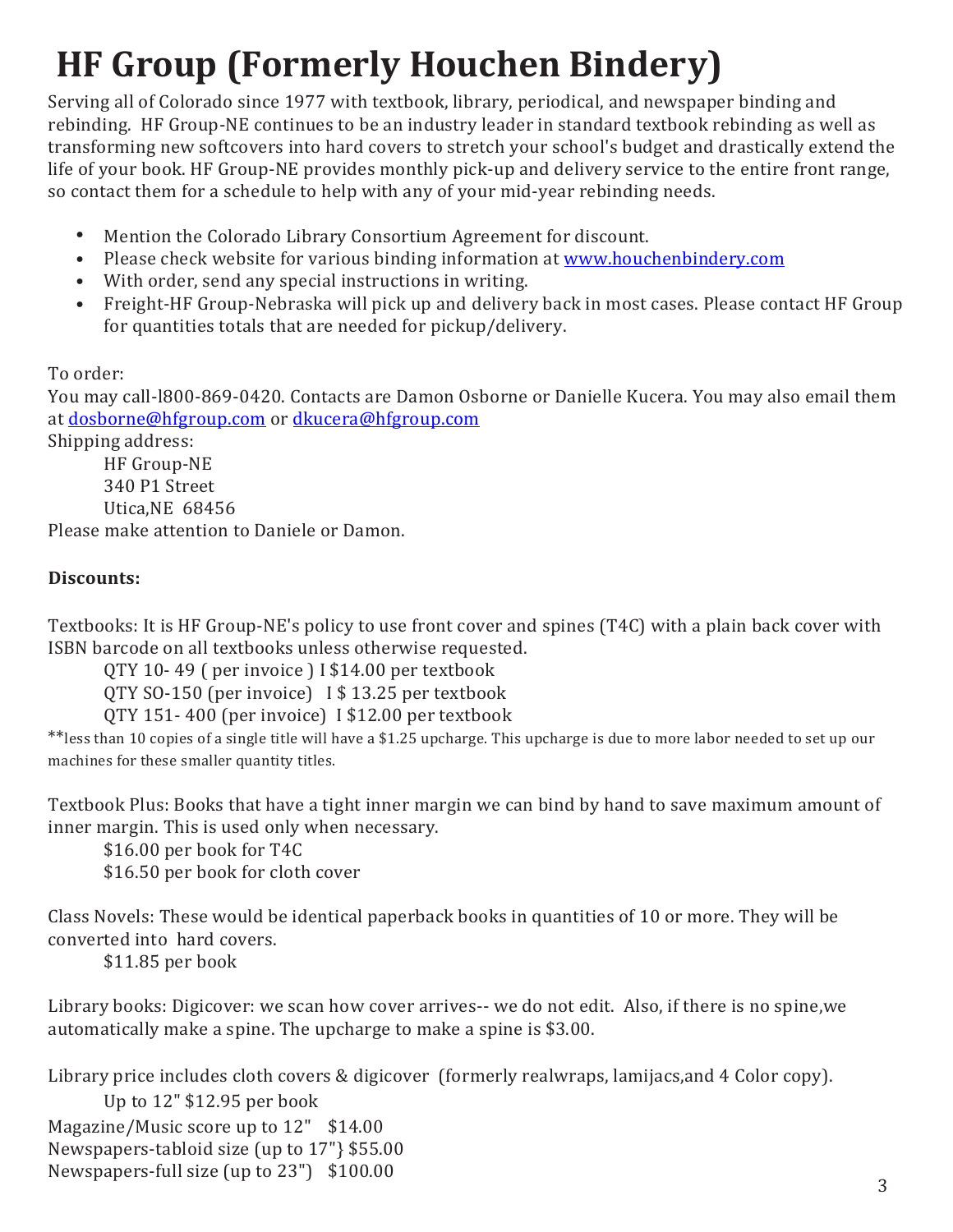### Additional services:

Picture Perfect (our graphic department can create graphic cover for a book that did not have one.) Call for quote. For questions regarding this please contact Damon or Danielle

| add \$1.25 per line |
|---------------------|
| add \$1.00 each     |
| add \$3.25 per inch |
| add \$3.25 per inch |
|                     |
|                     |
|                     |
|                     |

Hourly Labor add \$15.00 per 15 minutes

Transportation/Handling add \$55.00 per invoice\*\* \*\*if in our route distribution area and a minimum 50 books \*\*if hwy fuel goes over \$4 gallon, please add \$10 to above T/H \*\*\*if hwy fuel goes over \$4.50-\$5.50 gallon, please add an additional \$10 to above T/H

### MINIMUM CHARGE PER INVOICE \$225.00

Individual or staff personal books can be bound using our basic standard method at \$40.00 each. These will be checked in, handled,and billed separately from your facility's order (please send these boxed separately with complete information and contact information to Damon Osborne's attention).

Please visit www.houchenbindery.com to view all methods of binding or call them with any questions.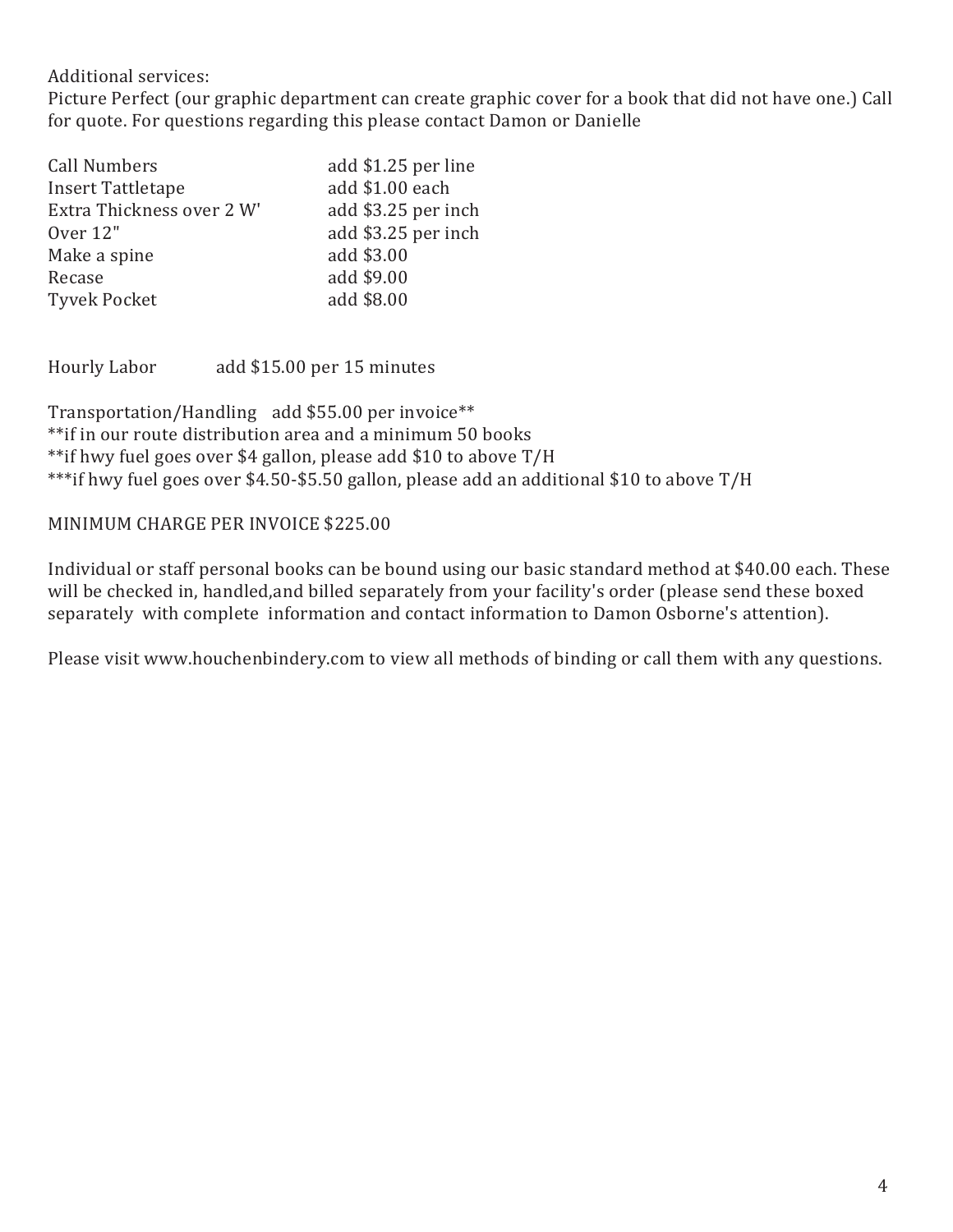### <span id="page-4-0"></span>**Baker & Taylor (B&T)**

B&T provides books, AV, music, and related cataloging and processing services.

- Include "**Colorado Cooperative Purchasing Agreement**" on your orders
- Discounts for Public Library, Academic Library, and Special Library/State Agency members
- Provide all products with Free Shipping. FOB Destination from a primary service center
- Personal staff orders will be charged shipping
- No minimum order
- Payment terms are net 30 days from date of invoice
- Special service discounts are available for cataloging, processing, and customized technical services con-

tact vendor for information

To Order:

### **Books & Spoken**

**Word** Baker & Taylor Attn: Ordering Dept 3584 Old Maysville Road Commerce, GA 30529 *[orders@baker](mailto:orders@baker-taylor.com)[taylor.com](mailto:orders@baker-taylor.com)* Phone: 800-775-1100 Fax: 800-775-7480 *[www.baker-taylor.com](http://www.baker-taylor.com/)*

### Contact:

Customer Service — Book/Spoken Word Audio Anita Glover 800-775-1200 x2767 *[Anita.glover@baker-taylor.com](mailto:Anita.glover@baker-taylor.com)*

Customer Service DVD/Blu-Ray/Music CD Dan Metro 800-775-3300 x2097 *[Dan.metro@baker-taylor.com](mailto:Dan.metro@baker-taylor.com)*

#### **DVD and Music CDs**

Baker & Taylor 875 Greentree Road, Building 7 Suite 678 Pittsburgh, PA 15220 *[dan.metro@baker-taylor.com](mailto:dan.metro@baker-taylor.com)* Phone: 800-775-2600 Fax: 888-285-8922 *[www.baker-taylor.com](http://www.baker-taylor.com/)*

Public Library Sales Consultant Jean Johnson 800-775-7930 x1039 *[Jean.Johnson@baker-taylor.com](mailto:Jean.Johnson@baker-taylor.com)*

Academic Library Sales Manager Lynne Karle 760-519-4153 *[lynne.karle@baker-taylor.com](mailto:lynne.karle@baker-taylor.com)*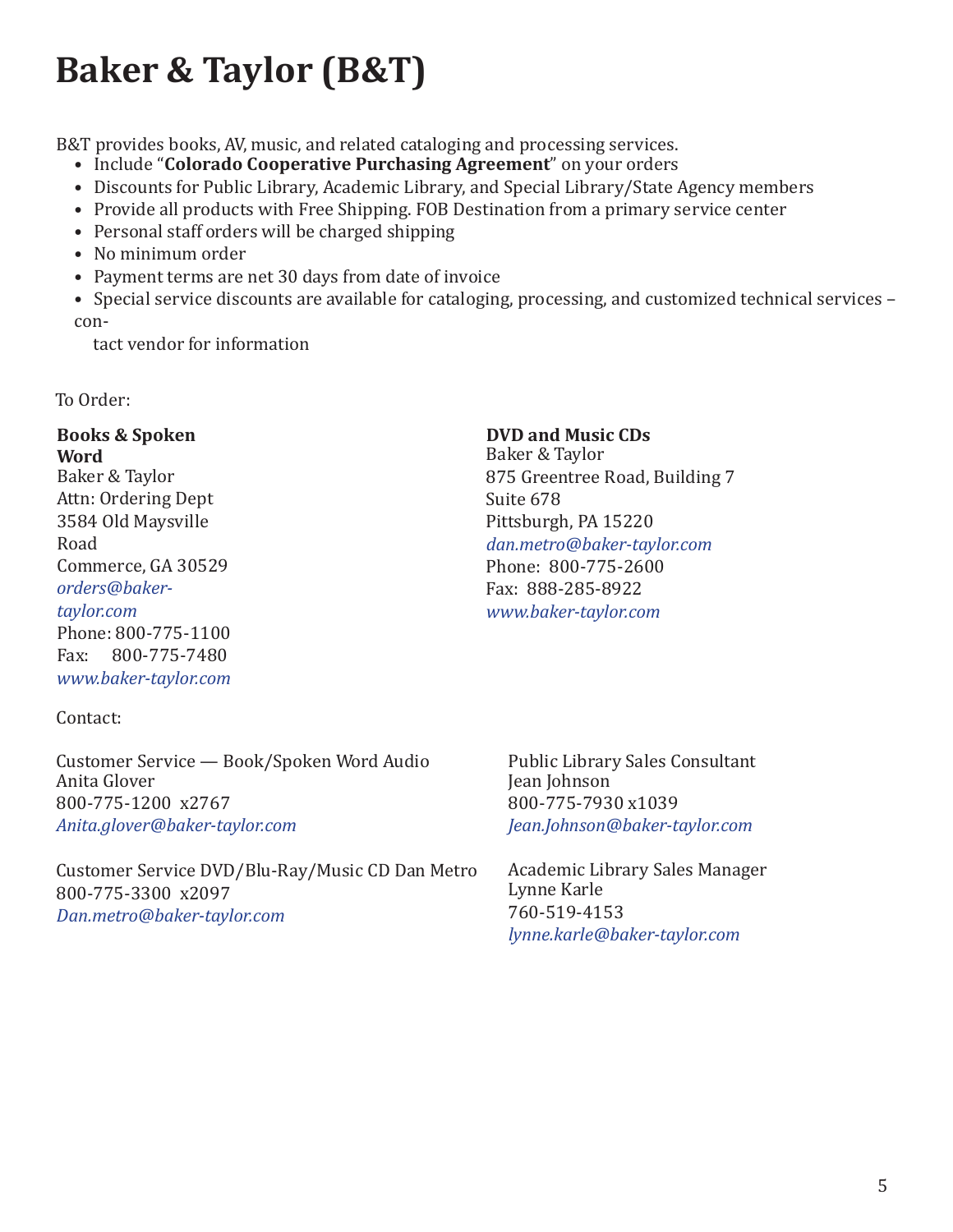#### **Discount: Materials**

| <b>Material</b>                                                                                                                                                                                                                                                                                      |                     |
|------------------------------------------------------------------------------------------------------------------------------------------------------------------------------------------------------------------------------------------------------------------------------------------------------|---------------------|
| Adult & Juvenile Hardcover Trade Editions:                                                                                                                                                                                                                                                           | 45.5%               |
| <b>Adult Quality Paperback Editions</b><br><b>Mass Market Paperback Editions</b>                                                                                                                                                                                                                     | 40%                 |
| Single Edition Reinforced (Juvenile)<br>Publisher's Library Edition (Juvenile)                                                                                                                                                                                                                       | 21%                 |
| University Press Trade Ed.<br>(may be of any binding and include some spoken word audio)                                                                                                                                                                                                             | 10%                 |
| Text, Technical, Reference, Professional Medical,<br>21% Small Press, some University Press titles<br>Please see notes below: $(b)$ , $(c)$ , and $(d)$<br>(excluding University Press Trade Editions) and/or Titles of Limited Demand<br>(may be of any binding and include some spoken word audio) | $0-$                |
| Imported English & Non-English<br>Language Editions                                                                                                                                                                                                                                                  | 0%                  |
| <b>Enhanced Service Program</b><br>Please see note (e) below                                                                                                                                                                                                                                         | 0% plus \$4.95/unit |
| Spoken-Word Audio                                                                                                                                                                                                                                                                                    | 45%                 |
| <b>Board Books</b>                                                                                                                                                                                                                                                                                   | 21%                 |
| <b>Novelty Items/Activity Books</b>                                                                                                                                                                                                                                                                  | 21%                 |
| Special Programs such as<br>PawPrints, Turtleback editions, Playaway Audio Editions                                                                                                                                                                                                                  | $0 - 24%$           |

- ( b) Titles which receive minimal publisher discount will be invoiced at publisher's list price.
- ( c) Represents publishers with limited sales volume, based upon a semi-annual review. These titles may be of any binding type or publisher of origin.
- (d) Represents individual titles which do not qualify for preferred stock status (based upon a quarterly re-view) and individual titles which qualify for preferred stock status, but have limited demand (calculated over a rolling 12 month period). These titles may be of any binding type or publisher of origin.
- (e) Titles where Baker & Taylor receives no discount from the publisher or prepayment is required by the publisher or publishers whose titles have limited demand and/or non-commercial publishers will be invoiced at list price plus \$4.95/unit service charge.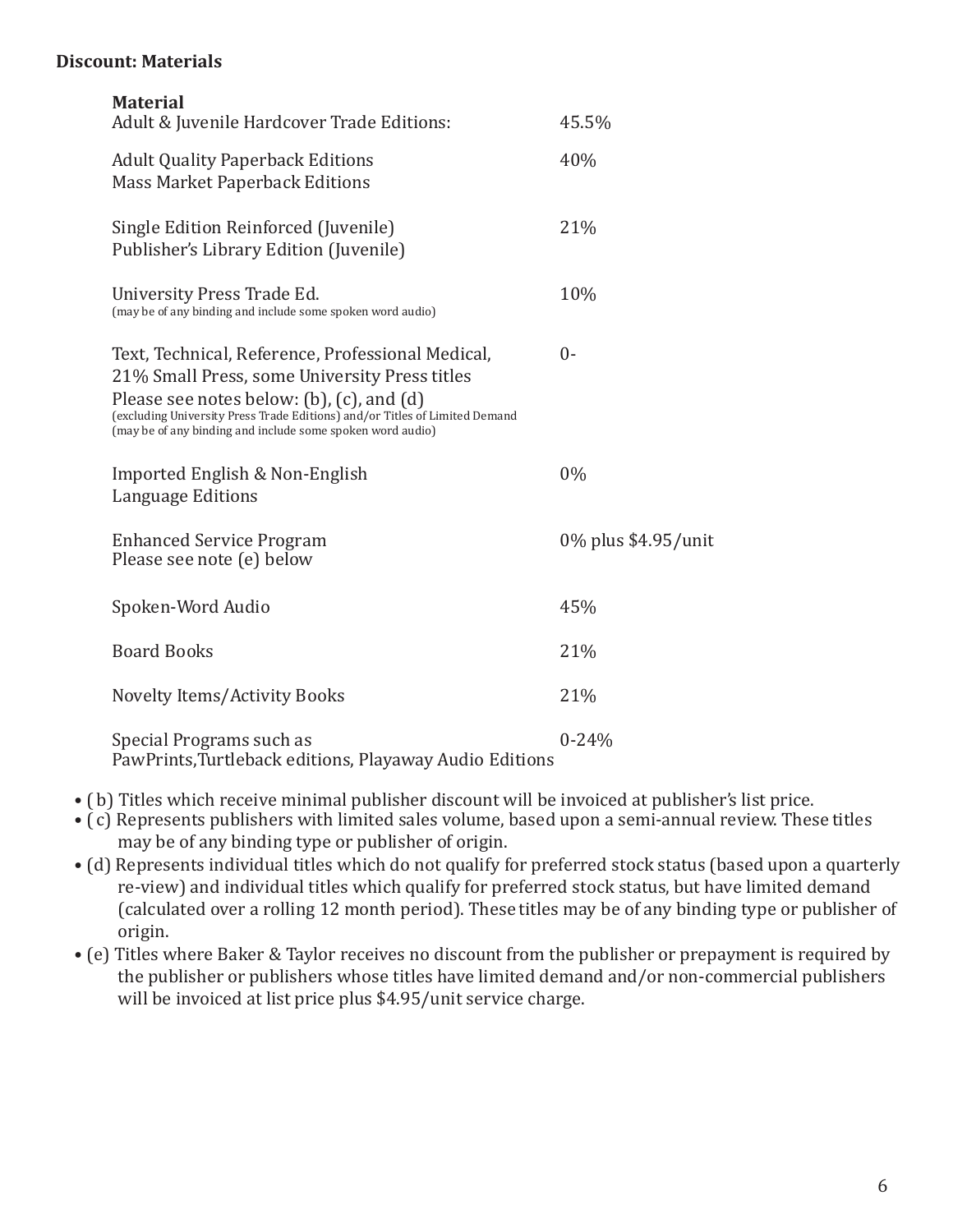### **Discount: Cataloging and Processing-Book Materials**

| Barcode                                                                         | \$0.25/label                                               |
|---------------------------------------------------------------------------------|------------------------------------------------------------|
| Spine Label                                                                     | \$0.25/label                                               |
| MARC Records (download from Internet)                                           | $$0.35$ /rec.                                              |
| Mylar Jacket (loose)                                                            | $$0.74/$ unit                                              |
| Mylar Jacket (glued)                                                            | $$0.79/$ unit                                              |
| Mylar Jacket (taped)                                                            | $$0.99/$ unit                                              |
| <b>3M Theft Protection</b>                                                      | $$0.69/$ unit                                              |
| Checkpoint Theft                                                                | $$0.69/$ unit                                              |
| <b>Plastic Lamination of Paperback Covers</b>                                   | Standard (10 mil): \$2.09/unit<br>Poly (7mil): \$1.59/unit |
| Spoken Word Audio<br>(Digital Media Processing, repackaging into upgraded case) | \$5.79/unit                                                |
| RFID (tag and application)                                                      | $$0.49/$ unit                                              |
|                                                                                 |                                                            |

RFID Bundle \$0.79/unit

(includes tag, application, and linking)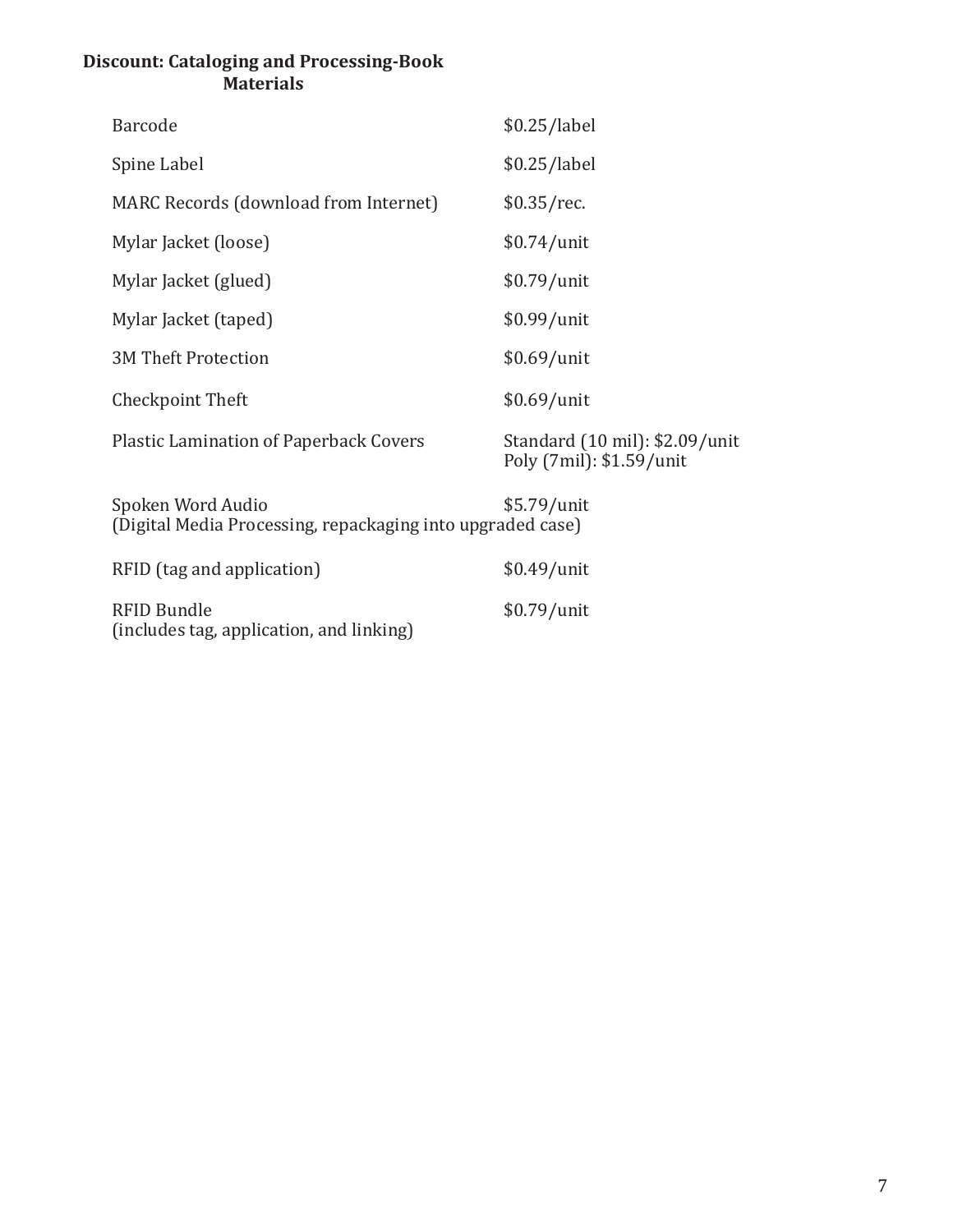### **Discount: Audio Visual Products-All Libraries**

| <b>Product/Service</b>                                                                                                                                                                                                                                                     | Discount/Price                                                                                              |
|----------------------------------------------------------------------------------------------------------------------------------------------------------------------------------------------------------------------------------------------------------------------------|-------------------------------------------------------------------------------------------------------------|
| Music-compact discs                                                                                                                                                                                                                                                        | 25%                                                                                                         |
| DVD/Blu-ray                                                                                                                                                                                                                                                                |                                                                                                             |
|                                                                                                                                                                                                                                                                            | 29.5                                                                                                        |
| % Cataloging<br>Standard Unedited record                                                                                                                                                                                                                                   | \$0.90/record                                                                                               |
| Processing<br>Remove shrink-wrap and security seals                                                                                                                                                                                                                        | \$0.65/unit                                                                                                 |
| Remove shrink-wrap & repackage in plastic case                                                                                                                                                                                                                             | $$2.00/$ unit                                                                                               |
| Digital Media Processing<br>(includes removal of shrink-wrap and security devices, re-package in<br>standard case, insertion of scanned publisher artwork, and one embedded label)                                                                                         | $$2.50/$ unit                                                                                               |
| <b>Additional Embedded Labels</b><br><b>Hand Applied Labels</b>                                                                                                                                                                                                            | \$0.20/label<br>\$0.30/label                                                                                |
| DVD/Blu-ray Bundle Processing<br>(includes removal of shrink-wrap and security devices, re-package in upgraded<br>DVD/Blu-ray cases as appropriate, insertion of scanned manufacturer cover artwork,<br>two embedded labels per cover)                                     | \$4.50/bundle                                                                                               |
| <b>Component Options</b><br>Disc Hub Label (Scannable or Eye-Readable)<br>Barcode Label<br><b>Custom Label</b><br><b>Label Protectors</b><br>Ownership Label<br>Spine Label<br>Theft Detection Device (select one)<br>3M: DCD-2 (DVD, single sided)<br>OR DCD-2 (Music CD) | \$0.30/label<br>\$0.25/label<br>\$0.25/label<br>\$0.25/label<br>\$0.25/label<br>\$0.25/label<br>\$1.75/unit |
| CheckPoint: Plain OR Date Due<br>OR Simulated Barcode Label                                                                                                                                                                                                                | $$.69/$ unit                                                                                                |
| <b>RFID Application</b><br>(includes B&T supplied tag and application)                                                                                                                                                                                                     | $$0.49/$ unit                                                                                               |
| <b>RFID Bundle</b><br>(includes B&T supplied tag, application & linking)                                                                                                                                                                                                   | \$0.79/unit                                                                                                 |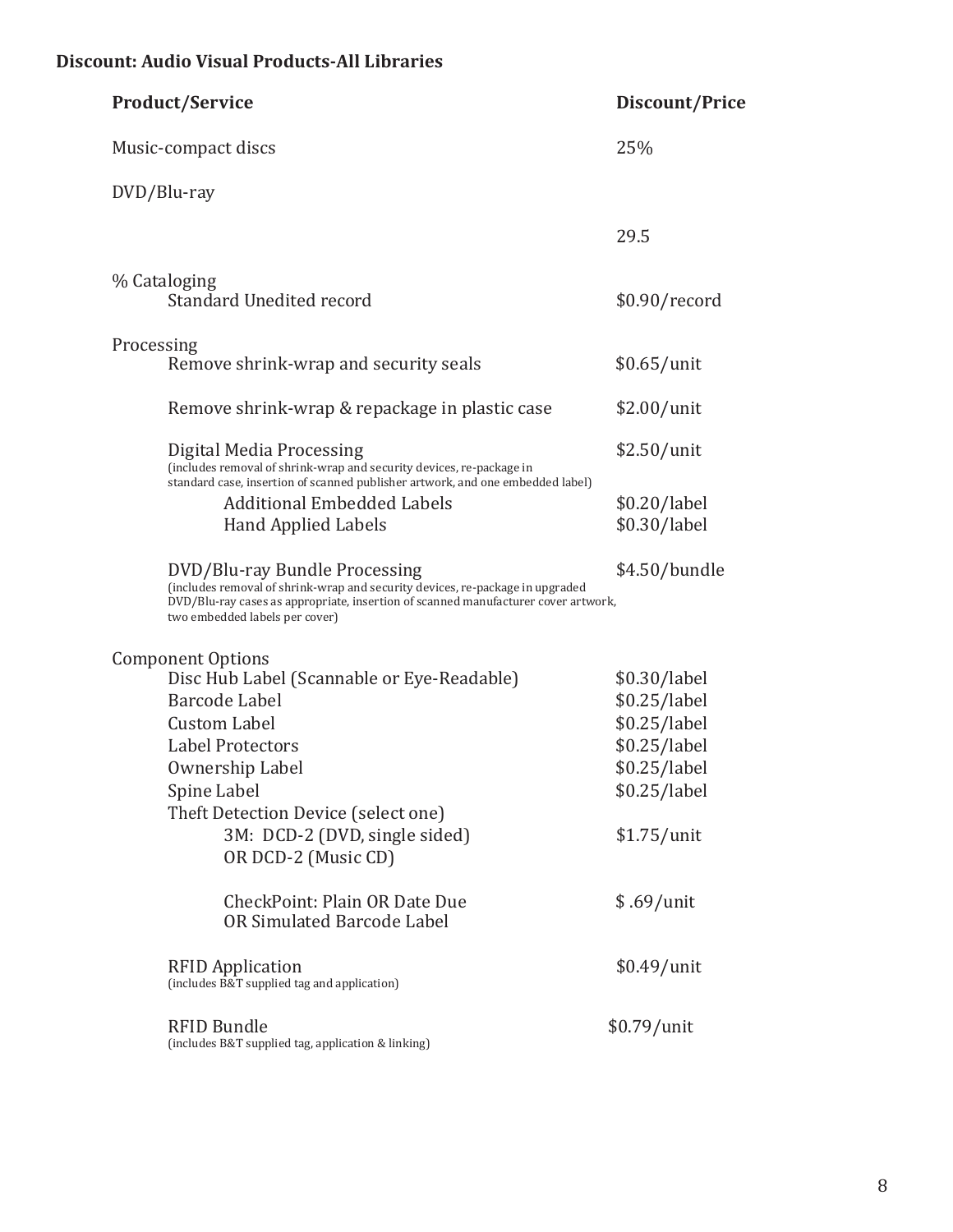### <span id="page-8-0"></span>**Brodart Co. (Books, AV, and Automation)**

Brodart provides adult and children's books, research and technical materials, and small press titles. They also offer Spanish titles.

- Refer to Quote 93932 when placing an order
- Orders may be submitted by mail, fax, phone, or electronically through *Bibz.com* or *BibzII.com*.
- Orders can be made with any combination of title, author, publisher or ISBN no special order form is needed.

• Special services discounts include cataloging, processing, paperback bindery, barcodes, and machineread-

able cataloging - contact vendor for information

- No minimum order requirement
- Shipping and Delivery is no charge
- Terms of payment: net 30 days from date of invoice
- Customer Care Staff: Phone: 800-474-9802

| To Order: | Brodart Co. Books & Library Services<br>Order Department | Phone:1-800-474-9802<br>Fax: 1-800-999-6799 |
|-----------|----------------------------------------------------------|---------------------------------------------|
|           |                                                          |                                             |
|           | 500 Arch St.                                             | Email: bookscs@brodart.com                  |
|           | Williamsport, PA 17701                                   |                                             |
| Discount: |                                                          |                                             |

### Trade Hardcover Editions **45.5%** Non-Trade Hardcover & Paperback Editions 11.0% (short discount) Publisher's Library Editions 22.0% Single Reinforced Editions 33.0% (school & library) Trade & Mass Market Paperbacks 40.0%

Spoken Word Audio 45.0% Playaways 20.0% Continuations Trade Hardcover Editions 42.0%

Continuations Non-Trade Hardcover & Paperback Editions 11.0%

Continuations Trade & Mass Market Paperback Editions 39.0%

- Hardcover and paperback titles on which Brodart receives minimal or no discount and/or the publisher requires prepayment will be discounted at the non-trade discount (11%) or invoiced at the publishers list price.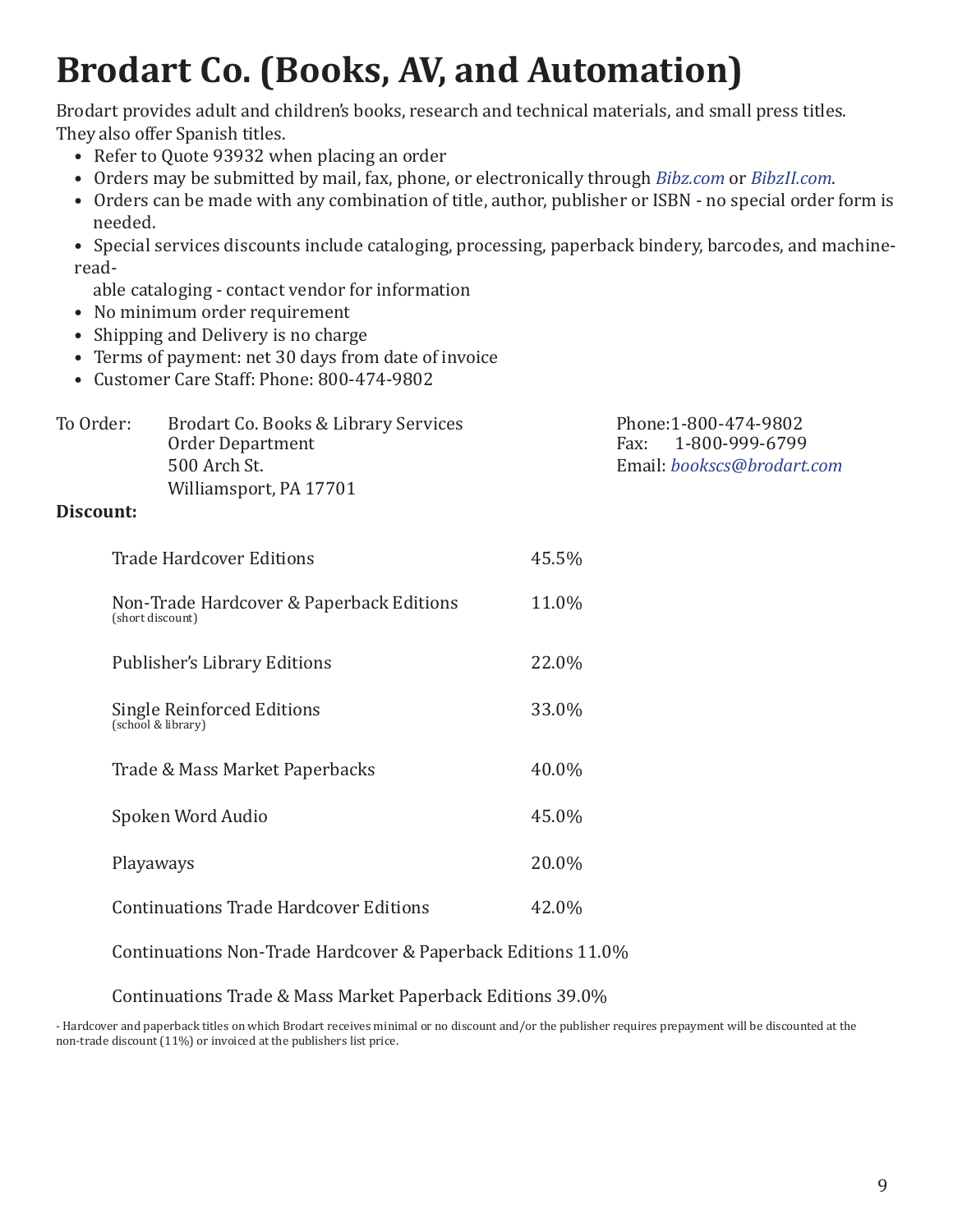| <b>Physical Processing:</b>          |        |
|--------------------------------------|--------|
| Barcode label                        | \$0.20 |
| <b>Theft Detection</b>               | \$0.55 |
| Mylar jacket                         | \$0.65 |
| Spine label                          | \$0.20 |
| <b>BrodartGuard</b>                  | \$2.05 |
| (Paperback reinforced with laminate) |        |
| <b>BrodartConvert</b>                | \$4.50 |
| (Paperback conversion to hardcover)  |        |
|                                      |        |

#### Cataloging & Processing Bundles

| Starter                                                          | \$1.08 |
|------------------------------------------------------------------|--------|
| Includes a full MARC record with associated holdings tag, mylar  |        |
| jacket or label protector, linked barcode label and spine label. |        |

Flex  $$2.70$ Includes a full MARC record with associated holdings tag, mylar jacket or label protector, linked barcode label, spine label, genre label, date stamp and property stamp.

Compleat **Available upon request** 

Includes a full MARC record with associated holdings tag, mylar jacket or label protector, linked barcode label, spine label, genre label, date stamp and property stamp. A specific price will be determined based on final requirements.

#### Collection Development Services Collection Builder No charge Customized selection lists

FASTips No charge Standing orders

TIPS, online No charge Lists posted to your Bibz account

TIPS, Silver No charge Standard specialty selection lists

| TIPS, Diamond              | Up to 3 profiles for \$100 monthly  |  |
|----------------------------|-------------------------------------|--|
| Customized selection lists | Up to 8 profiles for $$200$ monthly |  |
|                            | Up to 15 profiles for \$300 monthly |  |

### Discounts For Library, Audiovisual & Archival Supplies

Product Discount 20.0% Shipping Discount Free shipping on stocked consumable supply orders over \$100 Delivery Terms 7 to 10 days after receipt of order of in-stock items Shipping Details Orders placed by 2 PM EST for in-stock items ship same day. Orders ship via Best Means.

#### Discounts For Furniture &

#### **Equipment**

Product Discount 15.0% Shipping Discount N/A Delivery Terms 4 to 6 weeks after receipt of order Shipping Details Freight charges will be added to final invoice Payment Terms Net 30 Expiration Date December 31, 2022 / Please reference Quote #93932 when placing your order.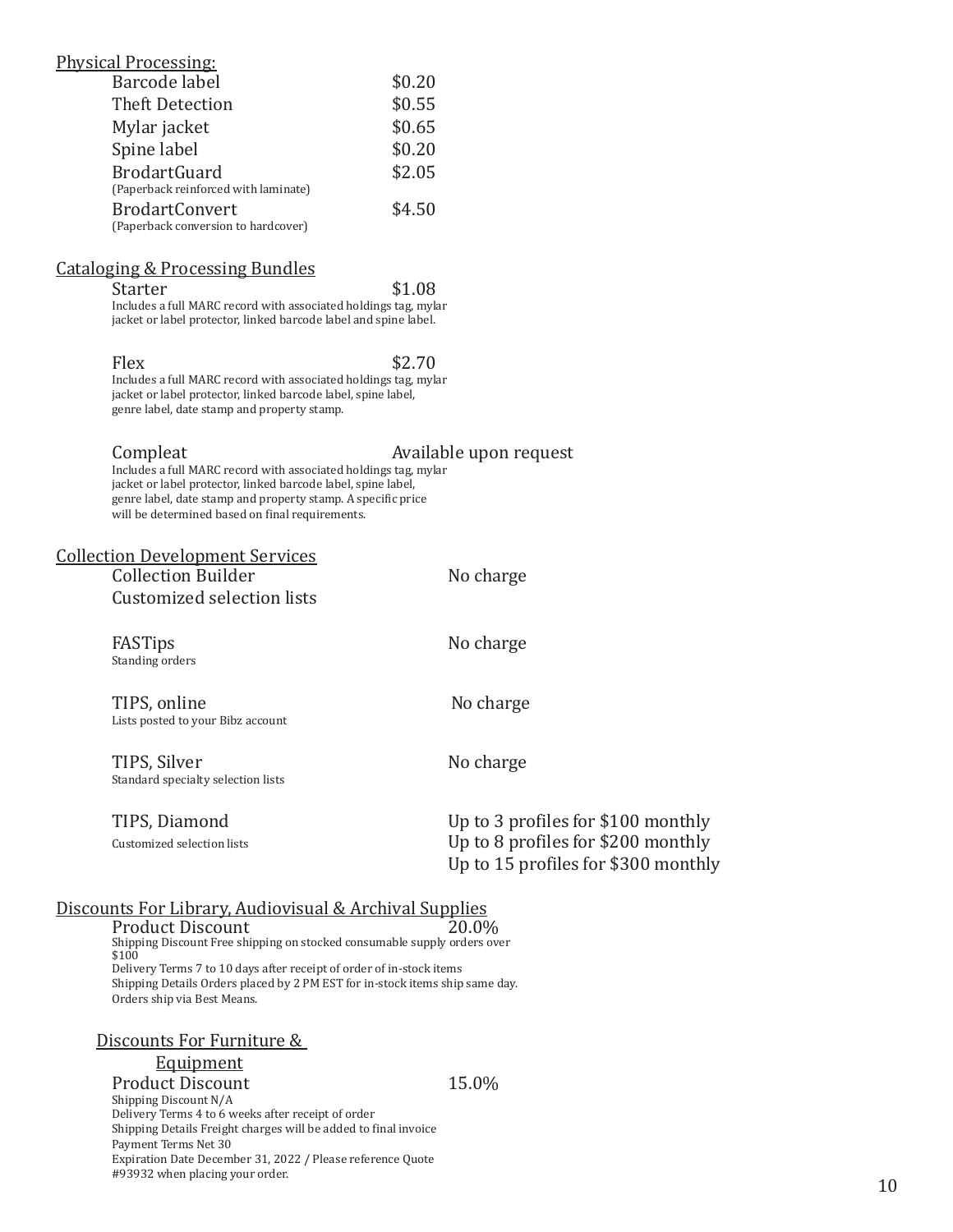### <span id="page-10-0"></span>**INGRAM LIBRARY SERVICES, INC.**

Ingram provides books, spoken word audio CDs, music CDs, pre-recorded DVDs/Blu-Ray, E-books, and E-audio.

- Colorado libraries wishing to establish or maintenance an account should contact the Account Services Department at 800-937-5300 to set-up or update an account under the contract for the **Colorado Cooperative Purchasing Agreement**
- Ingram can accept orders by toll-free phone, toll-free fax, mail, electronically, (email and/or EDI – Electronic Data Interchange), or through ipage.
- **Ingram offers processing and cataloging services for products purchased through Ingram;** contact your Account Service Coordinator
- Net 30 days
- Orders will ship with Ingram-paid freight from your primary distribution center in Roseburg, Oregon. Shipments of 15 or more units from your secondary distribution center in La Vergne, Tennessee qualify for Ingram-paid freight. Shipments of less than 15 units from this distribution center will be charged a flat \$6.00 shipping fee. This flat fee amount or qualifying unit quantity is subject to change with notice. Items picked, packed, and shipped together count as an individual shipment. Distribution center designation is subject to change by Ingram to provide the best service for your Library. Items receiving custom cataloging or digital processing services or opening day collection orders may ship from a single distribution center exclusively.
- No account minimum.
- Discounts are fixed and do not require maximum copies
- There is NOT an annual spend limit commitment

### **To Order:**

Phone Orders: Book, Audiovisual and Digital 800-937-5300 Option 1, then 2 Fax Orders:  $800-677-5116$ <br>ipage® Online: https:// [https://ipage.ingramcontent.com](https://ipage.ingramcontent.com/)

### **Contacts:**

- Amy Sackett, Sr. Sales Representative................................... 724-953-9807 Email: amy.sackett@ingramcontent.com
- Brandy Swett, Inside Sales Representative .................... Ext. 31310 Email: [brandy.swett@ingramcontent.com](mailto:brandy.swett@ingramcontent.com)

Customer Care, 800-937-5300, Option 1, then 1 Email: [ILSCustomer.service@ingramcontent.com](mailto:ILSCustomer.service@ingramcontent.com) (To set up an account for information on programs and services)<br>Department 800-937-8100 Credit Department<br>Stock Status 800-937-5300, Option 1, then 4<br>800-937-7978 Technical Support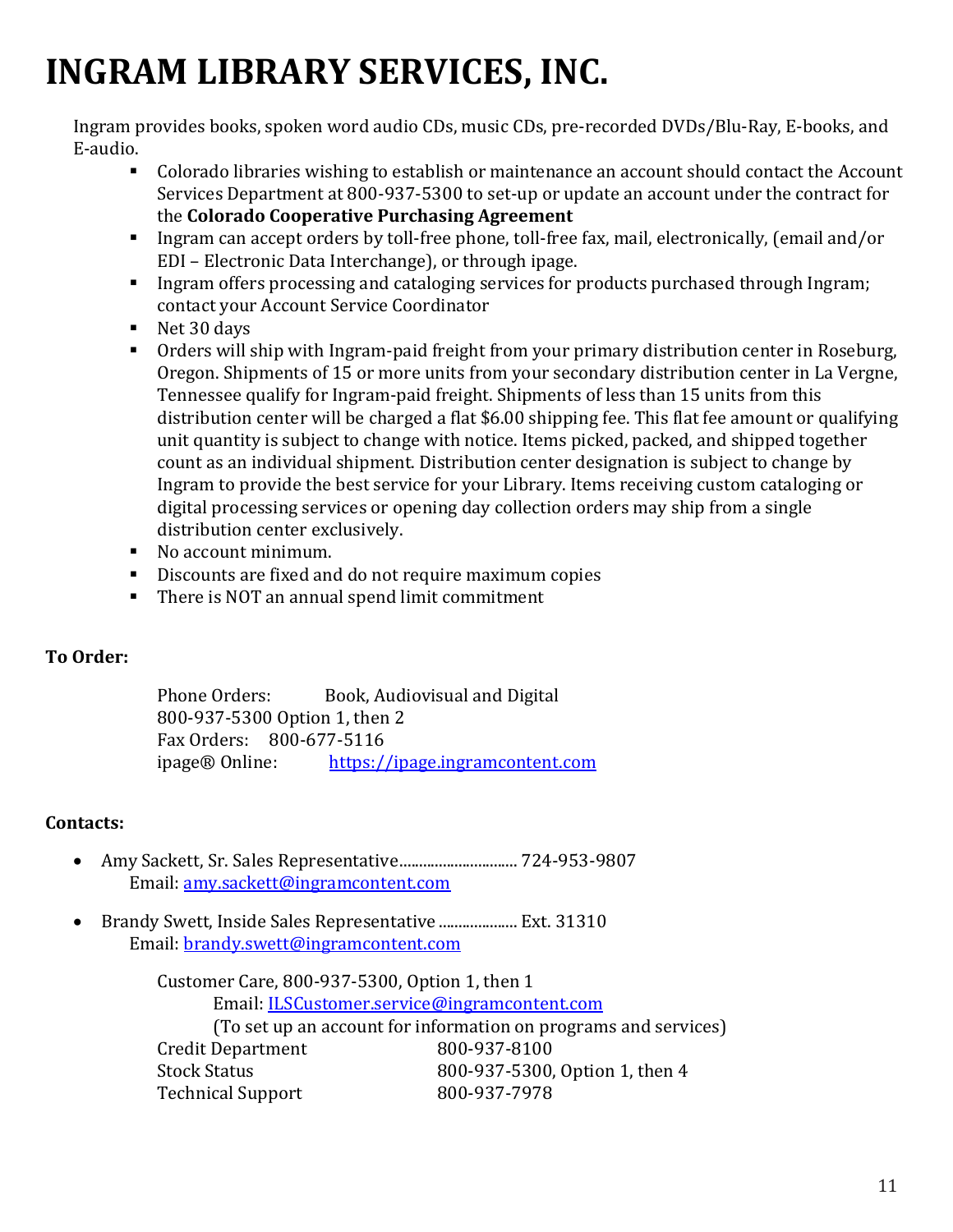| <b>Public and Academic</b> | School, Special |
|----------------------------|-----------------|
|                            | & Correctional  |
| 45.0%                      | 42.6%           |
| 39.0%                      | 36.0%           |
| 36.0%                      | 36.0%           |
| 19.0%                      | 21.0%           |
| 19.0%                      | 19.0%           |
| 8.0-19.0%                  | 8.0-19.0%       |
| 10.0%                      | 10.0%           |
| 45.0%                      | 45.0%           |
| 5-35.0%                    | 5-35.0%         |
| 28.0%                      | 28.0%           |
| 5-35.0%                    | $5 - 35.0\%$    |
| 0% no service charge       |                 |
|                            |                 |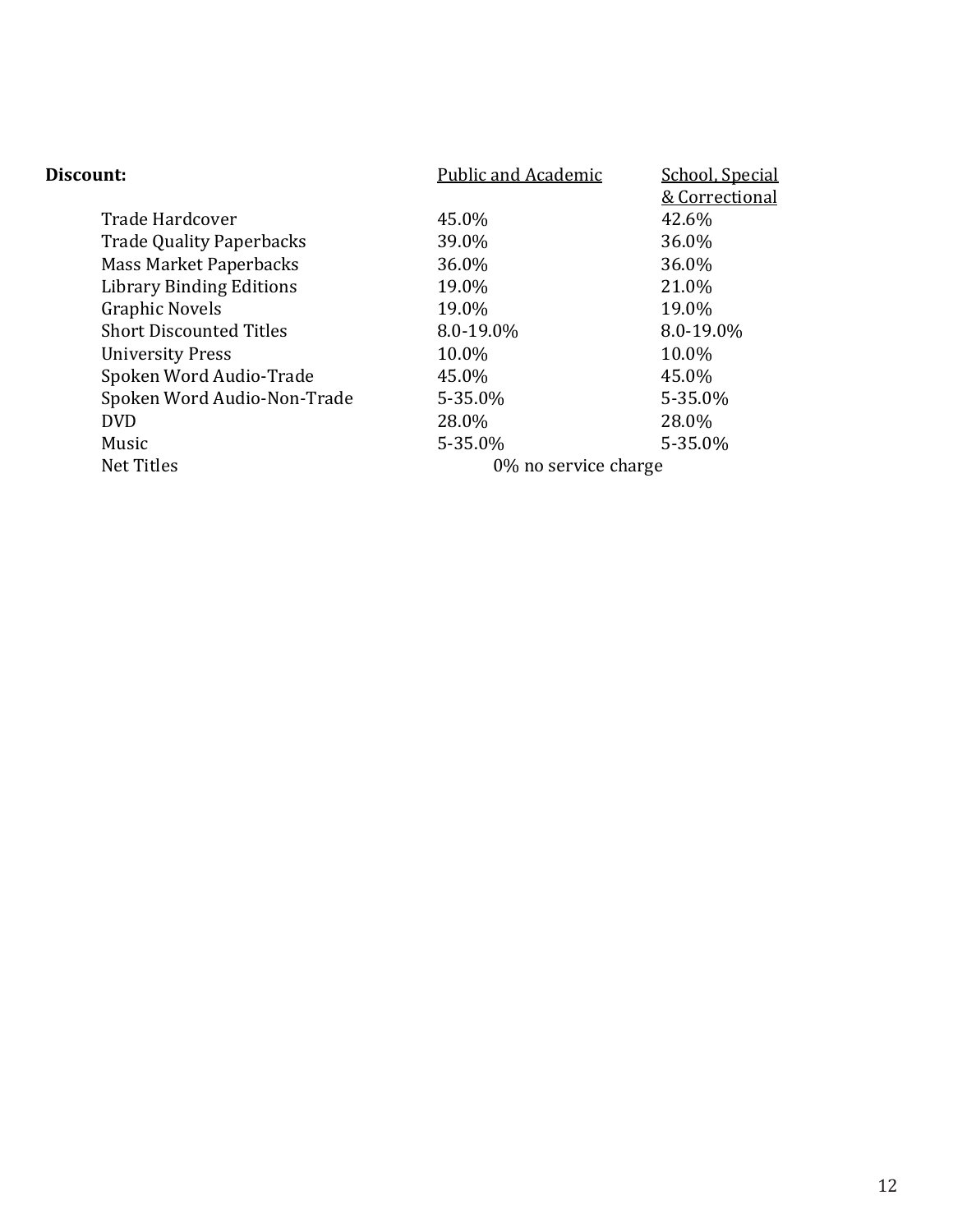### <span id="page-12-0"></span>**MACKIN Educational Resources**

Mackin offers books, non-print and digital library materials with custom cataloging and processing.

- All orders must reference CLiC or CLICCO when placing an order
- Free standard ground shipping-ships 28-45 days after receipt of order
- No minimum order
- Free MackinVIA<sup>TM</sup> account for your digital purchases

Colorado Consultant:

Andy Wills Phone: 701-404-0279 Email: [andy.wills@mackin.com](mailto:andy.wills@mackin.com)

### To Order:

Online: [www.mackin.com](http://www.mackin.com/) Email: <u>orders@mackin.com</u><br>Phone: 800-245-9540 Phone: 800-245-9540 Fax: 800-369-5490 Mail: 3505 County Road 42 West Burnsville, MN 55306

### **Discount:**

#### **Item Type Additional Discount off Mackin.com**

Print Books  $+6\%$ Library /Reinforced, Trade-Hardcover, Paperback, MackinBounds

Multimedia +3% DVDs, BluRay, audio/music CDs and MP3s

eBooks  $+6\%$ 

Digital Audiobooks +6%

*Online curriculums, databases, makerspace products, streaming videos, and Playaways are excluded from additional discounts but are available at standard Mackin.com prices.*

Mackin offer free Cataloging, free processing options, and free shipping

### **FREE Cataloging/Processing:**

Complete MARC record (by email or download) One Barcode One Spine Label Mylar (on jacketed books)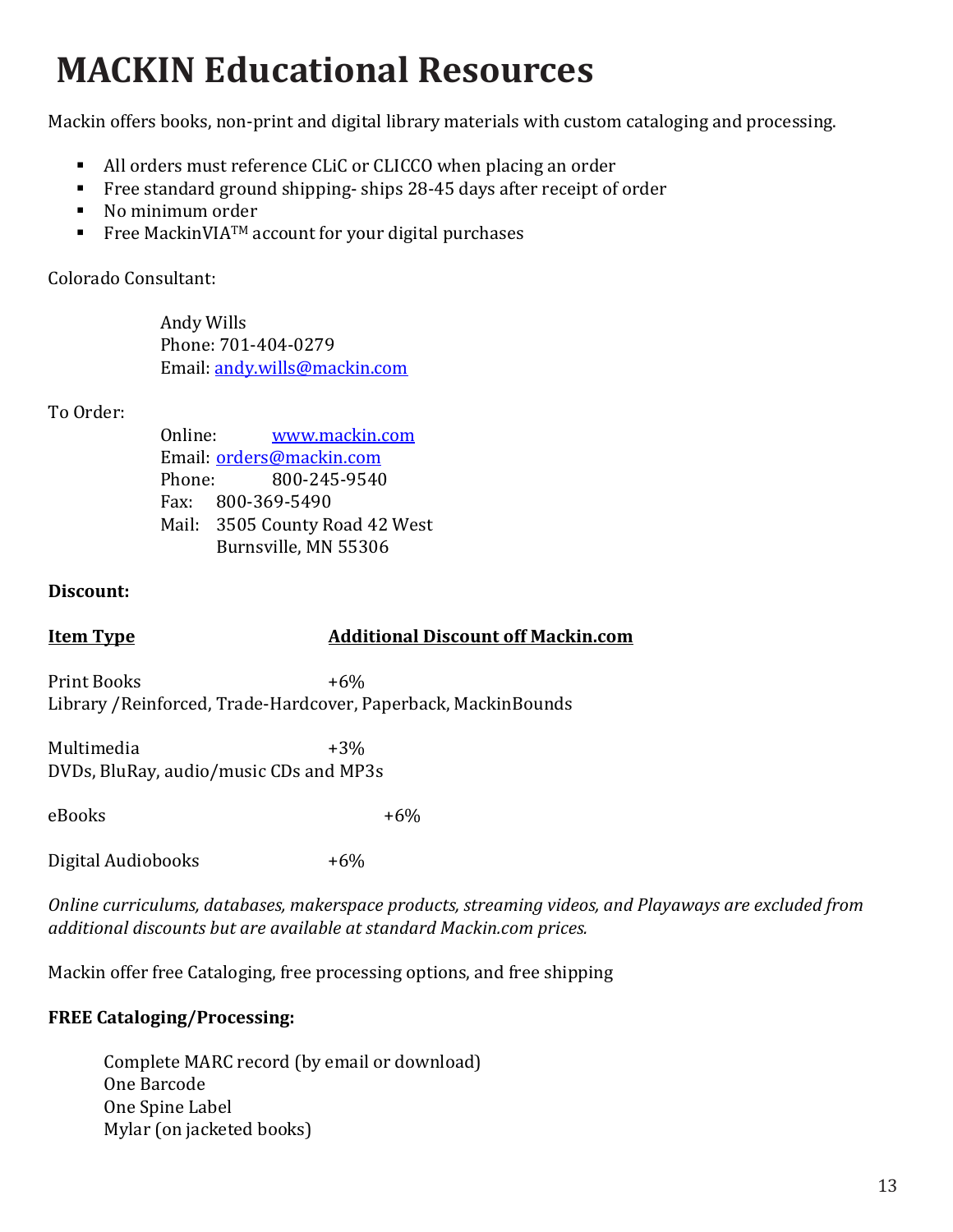### <span id="page-13-0"></span>**Midwest Library Service**

Midwest Library Service offers books from U.S., Canadian, and U.K. publishers.

- Must mention membership in CLiC to receive discount
- No minimum order.
- Freight terms include waived shipping fees with a yearly commitment of at least \$10,000 in expenditures
- To Order: Midwest Library Service 11443 St. Charles Rock Road Bridgeton, MO 63044 Phone: 800-325-8833 Fax: 800-962-1009 Email: *[orders@midwestls.com](mailto:orders@midwestls.com)* Website: *[www.midwestls.com](http://www.midwestls.com/)*

Regional Sales Manager, Steven Chase Phone: 314-873-2972 Email: *[chase@midwestls.com](mailto:chase@midwestls.com)*

To Establish an Account and Order: Library Service Representative, Trish Banta Phone:800-325-8833 Email: *[banta@midwestls.com](mailto:banta@midwestls.com)*

Standing Order and Continuations: Representative, Jackie Madden Email: *[madden@midwestls.com](mailto:madden@midwestls.com)*

### **Discount:**

| Adult & Juvenile Hardcover Trade Editions         | 30-33%    |
|---------------------------------------------------|-----------|
| Adult & Juvenile Quality & Mass Market Paperbacks | 10%       |
| <b>University Press</b>                           | 17%       |
| Sci-Tech-Health Sciences                          | 15%       |
| Text, Technical, Reference, Small Press, &        | $0 - 5\%$ |
| <b>Titles of Limited Demand</b>                   |           |
| <b>Publisher Library Bindings</b>                 | $5 - 15%$ |
| <b>Short Discount Titles</b>                      | 5%        |
| Net Titles                                        | $0\%$     |
|                                                   |           |

Note: Titles which receive minimal publisher discount will be invoiced at publisher's list price. Titles where Midwest receives no discount from publisher, or when prepayment is required by the publisher, or books of small, limited in-demand and/or non-commercial publishers will be invoiced at list price plus a nominal service charge.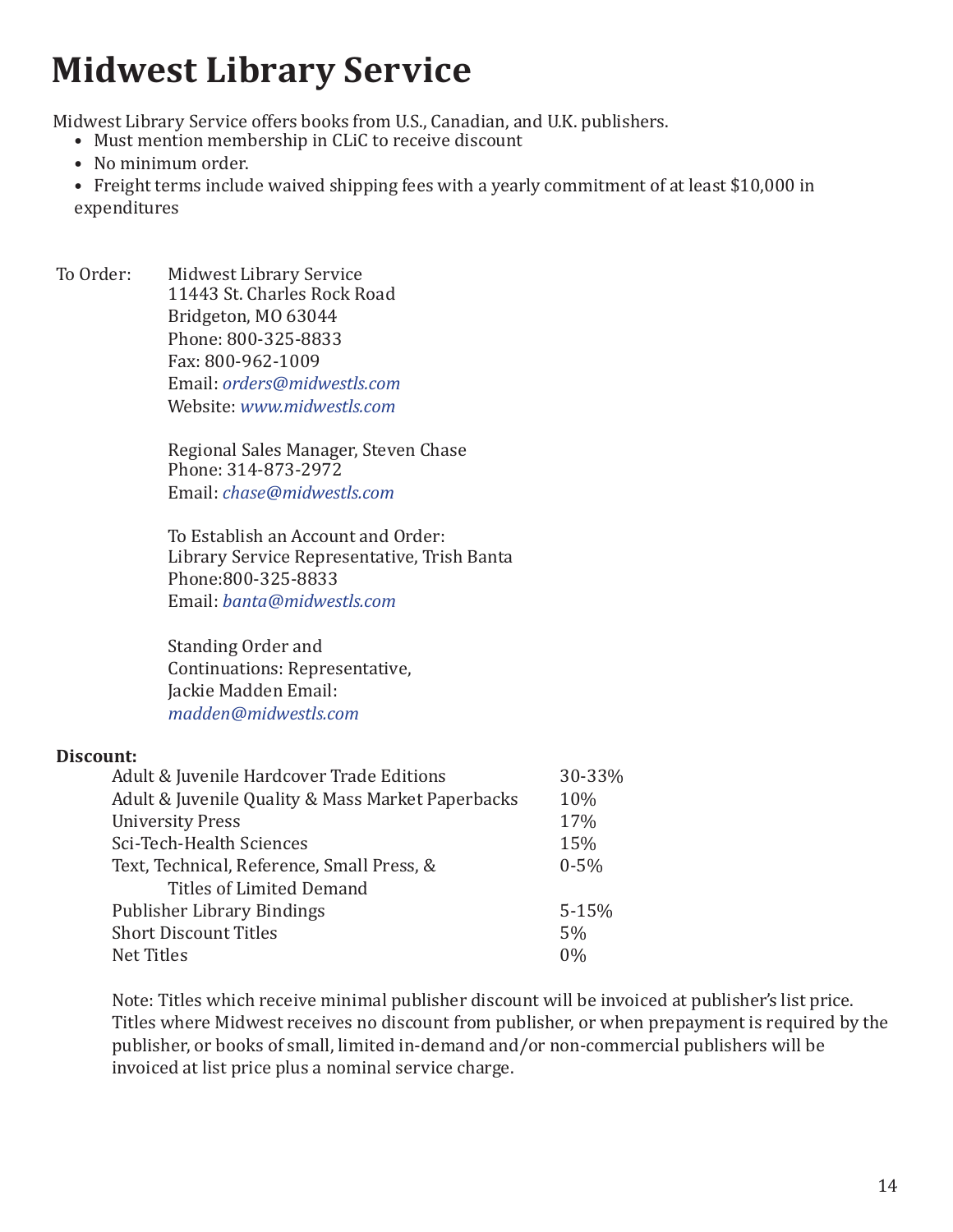### <span id="page-14-0"></span>**Midwest Tape**

Midwest Tape offers audiovisual materials.

- Must mention membership in CLiC to receive discount
- No minimum order.
- Free freight for member libraries
- To Order: Midwest Tape P.O Box 820 Holland, OH 43528 Phone: 800-875-2785 Fax: 800-444-6645 Email: *[info@midwesttapes.com](mailto:info@midwesttapes.com)* Website: *[www.midwesttapes.com](http://www.midwesttapes.com/)*

Jeff Clark, Senior Account Executive Phone: 800-875-2785 Ema[il: jclark@midwesttapes.com](mailto:jclark@midwesttapes.com)

Jeff Clark, Account Executive Phone: 800-875-2785 Email: jclark@midwesttapes.com

Kelly White, Customer Service Manager Phone: 800-875-2785 Ema[il: kwhite@midwesttapes.com](mailto:kwhite@midwesttapes.com) Jess Phillips Account Executive Phone: 800-875-2785 Email[: jphillps@midwesttapes.com](mailto:jphillps@midwesttapes.com)

### **Discount:**

Percents are off Manufacturer's Suggested Retail Price.

Discount will be reflected on website by registered members

- 25% DVD and Blu-ray DVD titles (includes all new releases and back catalog titles)
- $25\%$  CD Music (includes all new release and back catalog titles and Universal Music titles)<br>0% Audiobooks are repackaged in a SoundSafe™ Case
- Audiobooks are repackaged in a SoundSafe™ Case
- 20% Playaways

Hoopla:

No long-term contracts/commitment

No Set-up, Platform, or Annual Fees or content transfer fees (for next generation hoopla content}

Can cancel service at any time with a 60 days written notice

Typically there is an initial 1-time request, that never expires, and goes toward circulations only. Waiver of that requirement.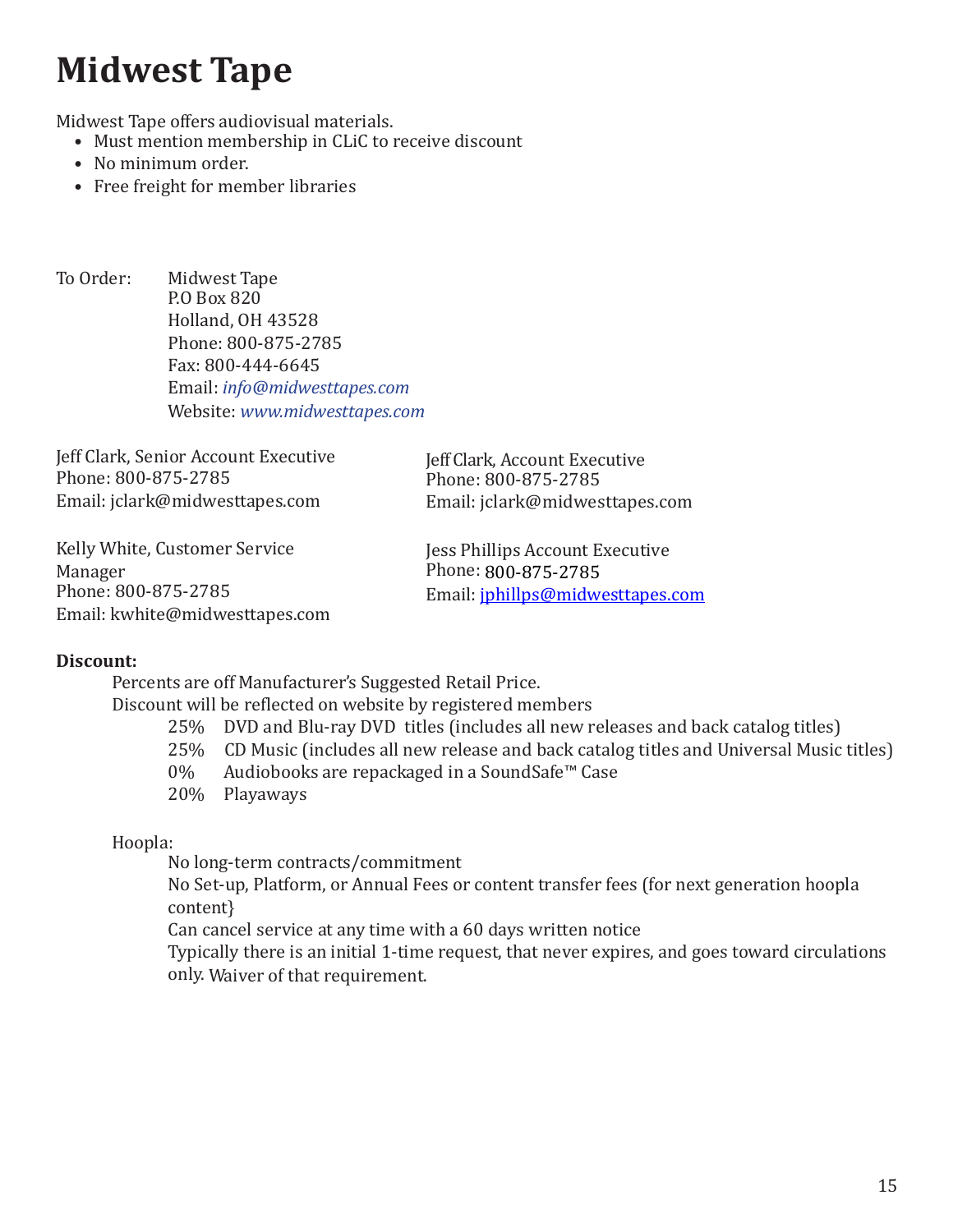## <span id="page-15-0"></span>**Scholastic Library Publishing**

Scholastic creates quality educational and entertaining materials and products for use in school and at home, including children's books, magazines, technology based products, teacher materials, television programming, film, videos and toys.

- Must mention that that you are a member of CLiC
- No minimum order requirements
- Free shipping and handling on orders of \$350 or more. For orders less than \$350, there is a 5% charge.
- After the receiving the purchase order-our delivery terms are: 10-14 days non library processed orders &

21-30 days library processed

orders.

• When ordering include: title, ISBN, quantity, ship to & bill to information, and contact information

To Order:

Scholastic Library Publishing, Inc. PO Box 3765 Jefferson City, MO 65102 Phone: 800-621-1115 x2 followed by xl Fax: 866-783-4361 E-mail: *[slpservice@scholastic.com](mailto:slpservice@scholastic.com)*

Colleen Burns Phone: 800-387-1437 x621 Fax: 877-242-5865 E-mail: *[cburns@scholastic.com](mailto:cburns@scholastic.com)*

### Discount:

#### For Print

Reinforced Library Binding (Children's Press, Franklin Watts,Selected Scholastic titles) 30% off list price

Board Books (Children's Press) 30% off list price

Free shipping and handling on orders of \$350 or more. For orders less than \$350, there is a 5% charge

For Digital

Scholastic Go, TrueFlix, FreedomFlix, ScienceFlix, Schoastic Teachables, Watch & Learn Library Please Contact Kira Zimmerman at C[LiC coophelp@clicweb.org](mailto:coophelp@clicweb.org)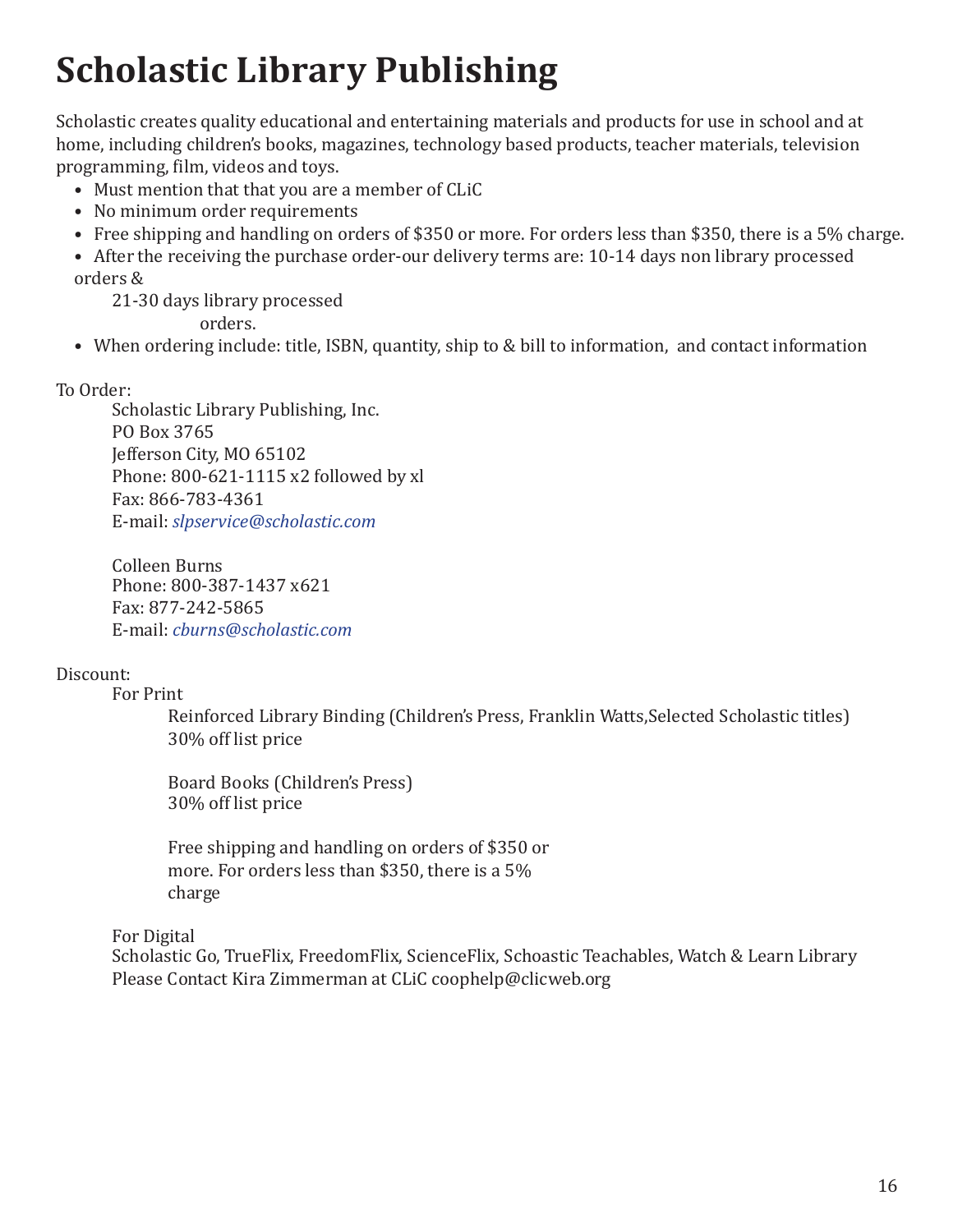## <span id="page-16-0"></span>**DEMCO, INC.**

DEMCO provides supplies, furniture, equipment, personal and professional service support, ideas and how-to tips.

- Include discount code C3MP30 on all orders.
- **\$75 minimum order (after discount) for all terms to apply**
	- Payment terms Net 30

days

• DEMCO, Inc. will pay regular FedEx Ground delivery service on all stock orders. Transportation will be prepaid and added to all drop-shipped orders, such as furniture and equipment. DEMCO provides good

faith shipping estimates on all orders. Express shipping is not included.

• Discounts under this agreement cannot be used in conjunction with bids, sale catalogs, or some promotions

and specials. In the event a sale price is lower than your discounted price, you will be given the best price.

### Exclusions:

Security products Demco Software littleBits products Licensed Products including but not limited to: Dr. Seuss™, Pete the Cat, Eric Carle™, See exclusions list here.

### To Order:

E-mail: *[order@demco.com](mailto:order@demco.com)* Phone: 800-356-1200 Fax: 800-245-1329 Web: *[www.demco.com](http://www.demco.com/)*

For large orders, or purchases over \$2,000, please contact the DEMCO Inside Sales Team toll free 800-462-8709 or email *[quote@demco.com](mailto:quote@demco.com)*. You may be eligible for special bid pricing.

### Contact Information:

Kristopher L Snow **Contracts** Facilitator 866-558-9068 *[contracts@demco.com](mailto:contracts@demco.com)*

### **Discount:**

16% on library, office, and technology supplies (consumables) 5% on Learning Materials 5% on equipment (non-consumables) 5% on furniture under \$2,000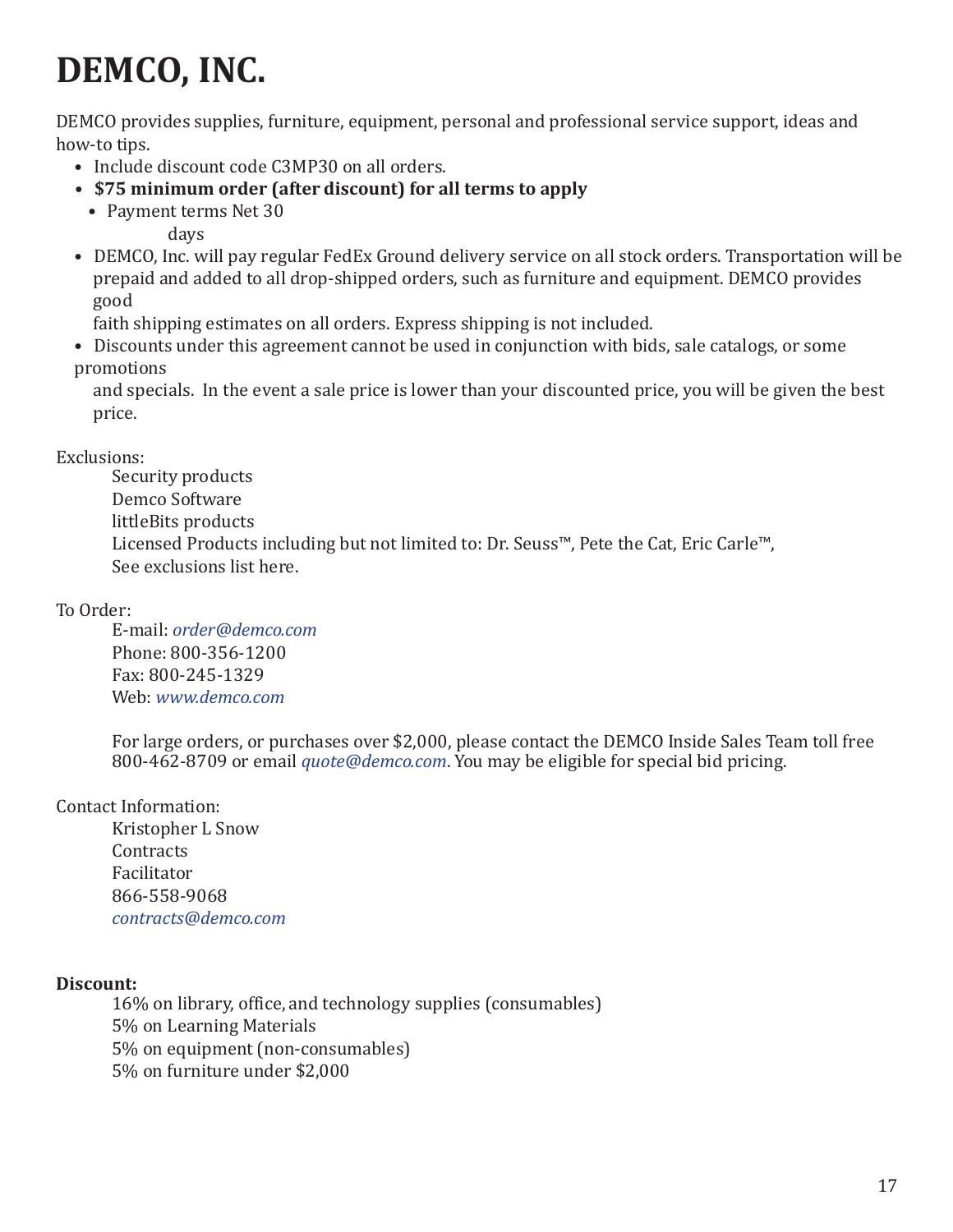# <span id="page-17-0"></span>**K-Log**

K-Log offers school and office furniture.

- To receive discount, enter or mention code: **CONTRACT-0311**
- No minimum order.
- All orders are shipped "F.O.B. Destination"
- Contact the sales department or use the website to calculate shipping for the order.
- All deliveries shall be Freight Prepaid and added to the invoice.

To Order:

K-Log 1224 27th Street Zion, IL 60099

Phone: 800-872-6611 Fax: 847-872-3728 Sales & Cust. Service: *[info@k-log.com](mailto:info@k-log.com)* Website: *[www.k-log.com](http://www.k-log.com/)* Purchase Orders: *[orders@k-log.com](mailto:orders@k-log.com)*

Payments may be sent to: K-Log, Inc. PO Box 5 Zion, IL 60099 Fax: 847-872-3728 Email: *[orders@k-log.com](mailto:orders@k-log.com)*

### **Discount:**

Additional 5% off stated catalog and website prices

Copies of our printed catalog, plus electronic price lists, are included

If the item has established quantity breaks, the 5% discount will be calculated from the quantity break price.

Additional volume discounts may be available on larger orders, and are quoted on a per project basis.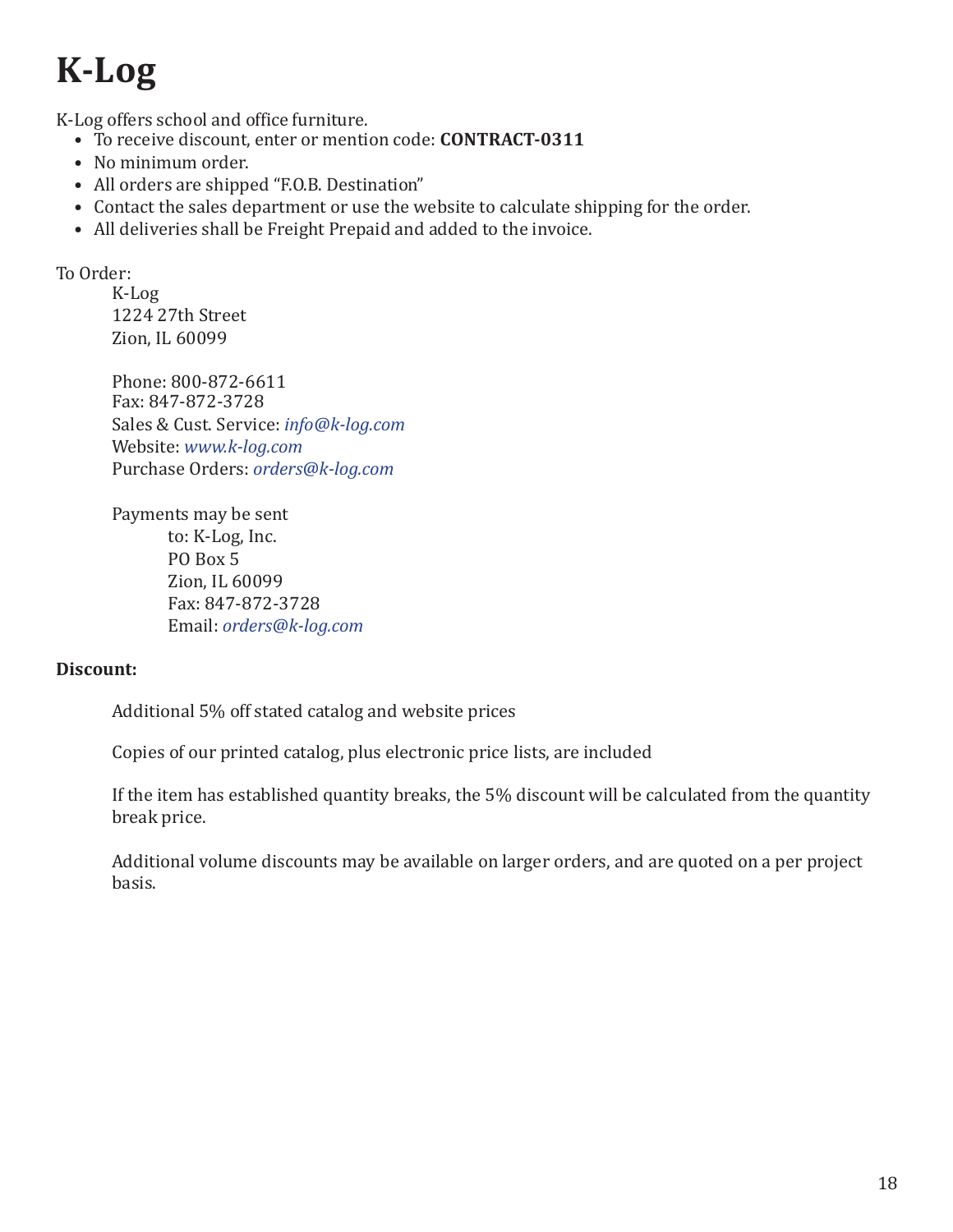### <span id="page-18-0"></span>**The Library Store, Inc.**

The Library Store provides library supplies, furniture, and equipment.

- Reference code # CLIC for discount at time of order. Please enter code in the "Bid or Coupon Code" box and press apply when ordering to receive the discount. Credit will not be given after order is done.
- Minimum order of \$100.00 to receive discount and free shipping on stock products
- Shipping charges will be prepaid and added to invoice for products shipping by Truck or Factory Direct
- Items from warehouse will ship within 48 hrs. (ARO) and arrive in 5-10 business days; items from manufacturer have various lead times, usually shipping within 1-12 weeks.
- All shipments must be inspected and signed for accordingly

### To Order:

The Library Store, Inc. 301 E. South Street P.O. Box 964 Tremont, IL 61568-0964

Customer Care Phone: 800-548-7204 Fax: 800-320-7706 Email: *[customerservice@thelibrarystore.com](mailto:customerservice@thelibrarystore.com)* Website: *[www.thelibrarystore.com](http://www.thelibrarystore.com/)* with online order form

Sales Representative Shayla DuBois Phone: 800-548-7204 x7235 Email: *[bids@thelibrarystore.com](mailto:bids@thelibrarystore.com)*

### **Discount:**

Depending on item 4- 77% off normal pricing. Average discount 10%. Some items excluded.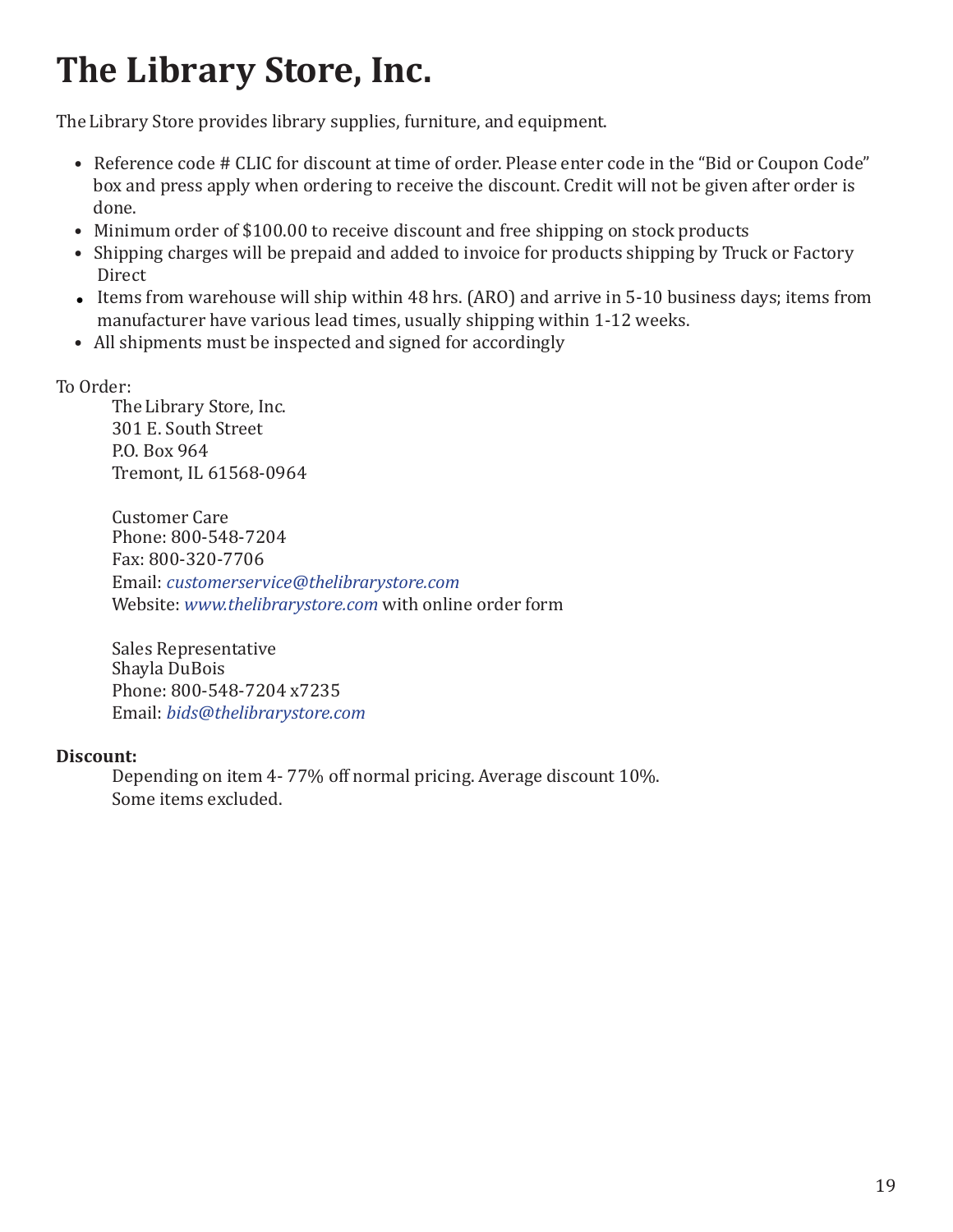### <span id="page-19-0"></span>**Meescan**

Meescan is a subscription-based self-checkout solution that is flexible enough to meet the needs of libraries of all kinds and sizes. Patrons can use the Meescan app for self-checkout on their personal devices or on small Meescan kiosks in the library.

This self-checkout solution supports EM, RIFD, and passaround security, and works with any ILS that supports SIP2. Meescan also comes with a full suite of features at no extra cost, including wireless receipt printing, fee payments, Returns, and touchless kiosk mode.

- An annual Meescan license includes the use of the app on both patrons' personal devices and on any Meescan kiosks in the library. There are no additional fees for maintenance, as maintenance, warranty, and support are included in the license.
- Mention CLiC membership to receive discount.

To Order:

To learn more about Meescan and begin the ordering process, request a quote, or book a demo. Request a quote:<https://meescan.com/request-a-quote> Book a demo:<http://www.meescan.com/request-a-demo>

Contact:

Robyn Petrik Manager, Business Development #203 - 22320 Lougheed Hwy Maple Ridge, BC V2X 2T4

Phone: 1-888-510-7095 ext. 103 Email[: robyn.petrik@meescan.com](mailto:robyn.petrik@meescan.com) Web: [www.meescan.com](http://www.meescan.com/)

Discount:

Member libraries of CLiC receive 15% off the cost of an annual Meescan license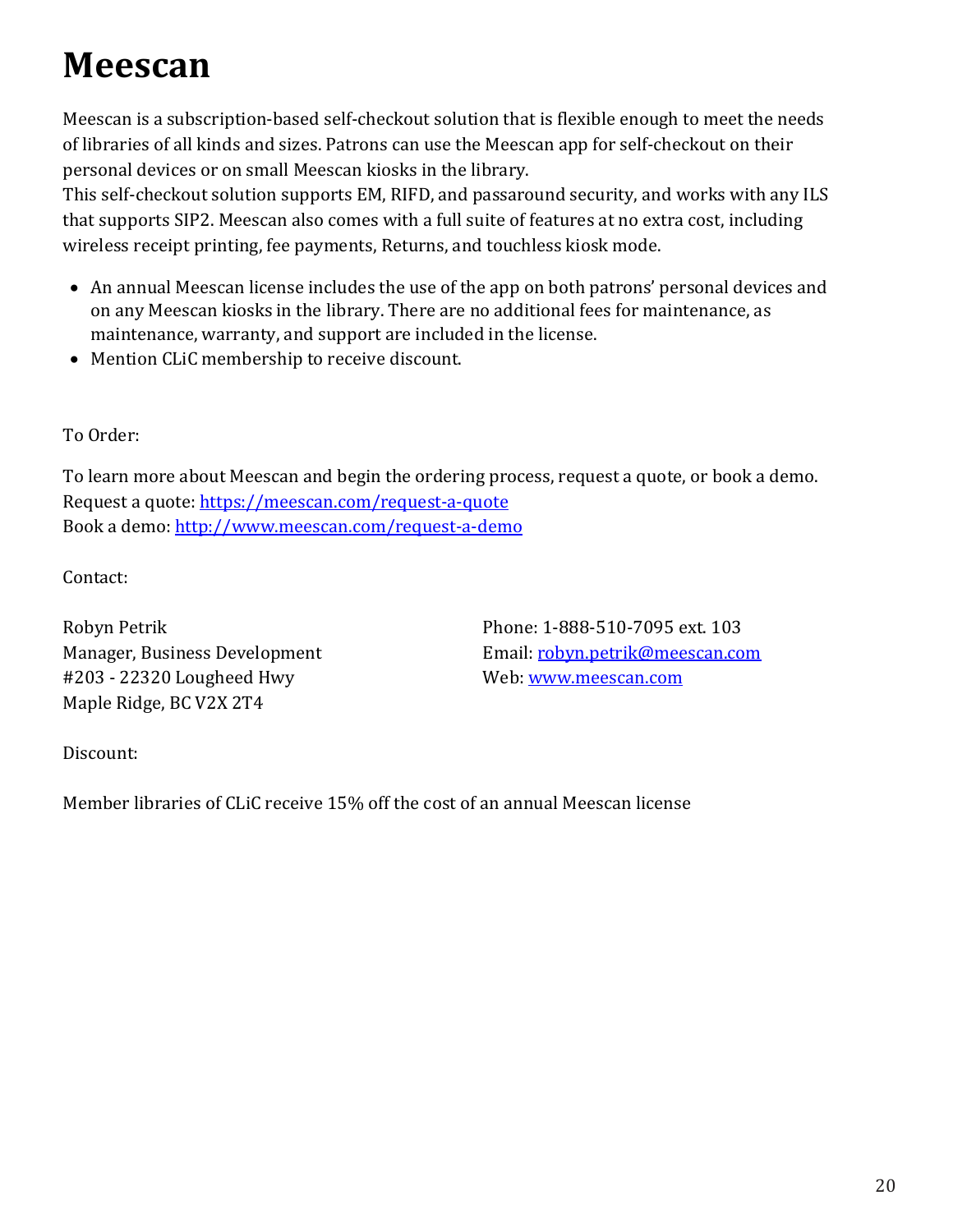### <span id="page-20-0"></span>**Prenax, Inc**

Prenax provides subscription services for e-journals, on-line content, digital, e-books, databases, books, newspapers, memberships, loose-leafs, and multi-user licenses.

- Mention the Colorado Cooperative Purchasing Agreement for discount
- Orders may be placed by mail, phone, fax, or electronically using Prenax Online
- For exact pricing, please submit entire title list or representative title list for a no-obligation quote
- Pricing will be F.O.B destination
- No minimum order
- Net 30-day payment

### **Contacts and Order Submittal Process**

Quote Requests and Order Placements for Libraries: Dolores Deneault, Regional Library Sales Manager Prenax, Inc. 10 Ferry Street, Suite 429 Concord, NH 03301 Phone: 603-717-0383 Ext. 146 Fax: 603.226.9443 Email: *[Dolores.Deneault@Prenax.com](mailto:Dolores.Deneault@Prenax.com)* Website: *[www.prenax.com](http://www.prenax.com/)*

#### Quote Requests and Order Placements for US

Government: Martha Keene, Government Contracts Manager Prenax, Inc. 10 Ferry Street, Suite 429 Concord, NH 03301 Phone: 603-717-0383 Ext. 120 Fax: 603.226.9443 Email: *[martha.keene@prenax.com](mailto:martha.keene@prenax.com)* Website: *[www.prenax.com](http://www.prenax.com/)*

Details of what library orders should include:

- List of titles with publisher names
- ISSN numbers
- Number of users or subscribers
- Number of locations
- Addresses of all locations (if more than one)

#### **Discount:**

Discounts are based on the mix of titles and with Prenax receiving your list in its entirety, with minor

changes only.

Discounted service fees range from (negative) -15% up to (Positive) +3%. Actual service charge offered

will depend on final mix of titles.

Service charge offer is all-inclusive for our dedicated and seasoned Customer Service Executive (CSE) and full use of Prenax Online.